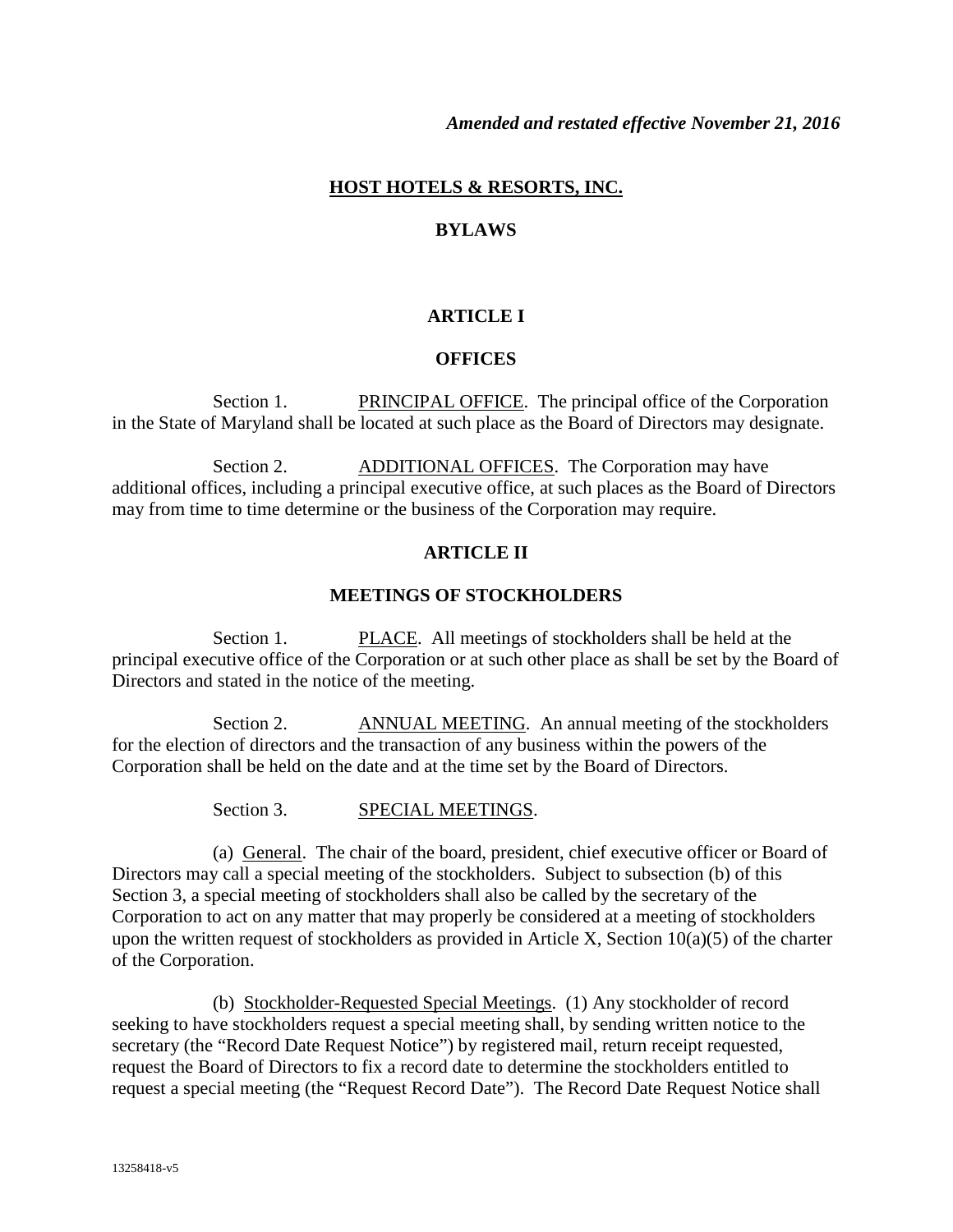set forth the purpose of the meeting and the matters proposed to be acted on at it, shall be signed by one or more stockholders of record as of the date of signature (or their agents duly authorized in a writing accompanying the Record Date Request Notice), shall bear the date of signature of each such stockholder (or such agent) and shall set forth all information relating to each such stockholder and each matter proposed to be acted on at the meeting that would be required to be disclosed in connection with the solicitation of proxies for the election of directors in an election contest (even if an election contest is not involved), or would otherwise be required in connection with such a solicitation, in each case pursuant to Regulation 14A (or any successor provision) under the Securities Exchange Act of 1934, as amended (the "Exchange Act"). Upon receiving the Record Date Request Notice, the Board of Directors may fix a Request Record Date. The Request Record Date shall not precede and shall not be more than ten days after the close of business on the date on which the resolution fixing the Request Record Date is adopted by the Board of Directors. If the Board of Directors, within ten days after the date on which a valid Record Date Request Notice is received, fails to adopt a resolution fixing the Request Record Date, the Request Record Date shall be the close of business on the tenth day after the first date on which the Record Date Request Notice is received by the secretary.

(2) In order for any stockholder to request a special meeting to act on any matter that may properly be considered at a meeting of stockholders, one or more written requests for a special meeting (collectively, the "Special Meeting Request") signed by stockholders of record (or their agents duly authorized in a writing accompanying the request) as of the Request Record Date entitled to cast the votes required by Article X, Section  $10(a)(5)$  of the charter of the Corporation at such meeting (the "Special Meeting Percentage") shall be delivered to the secretary. In addition, the Special Meeting Request shall (i) set forth the purpose of the meeting and the matters proposed to be acted on at it (which shall be limited to those lawful matters set forth in the Record Date Request Notice received by the secretary), (ii) bear the date of signature of each such stockholder (or such agent) signing the Special Meeting Request, (iii) set forth (A) the name and address, as they appear in the Corporation's books, of each stockholder signing such request (or on whose behalf the Special Meeting Request is signed), (B) the class, series and number of all shares of stock of the Corporation which are owned (beneficially or of record) by such stockholder and (C) the nominee holder for, and number of, shares of stock of the Corporation owned beneficially but not of record by such stockholder, (iv) be sent to the secretary by registered mail, return receipt requested, and (v) be received by the secretary within 60 days after the Request Record Date. Any requesting stockholder (or agent duly authorized in a writing accompanying the revocation or the Special Meeting Request) may revoke his, her or its request for a special meeting at any time by written revocation delivered to the secretary.

(3) The secretary shall inform the requesting stockholders of the reasonably estimated cost of preparing and delivering the notice of the meeting (including the Corporation's proxy materials). The secretary shall not be required to call a special meeting upon stockholder request and such meeting shall not be held unless, in addition to the documents required by paragraph (2) of this Section 3(b), the secretary receives payment of such reasonably estimated cost prior to the preparation and delivery of any notice of the meeting.

(4) In the case of any special meeting called by the secretary upon the request of stockholders (a "Stockholder-Requested Meeting"), such meeting shall be held at such place,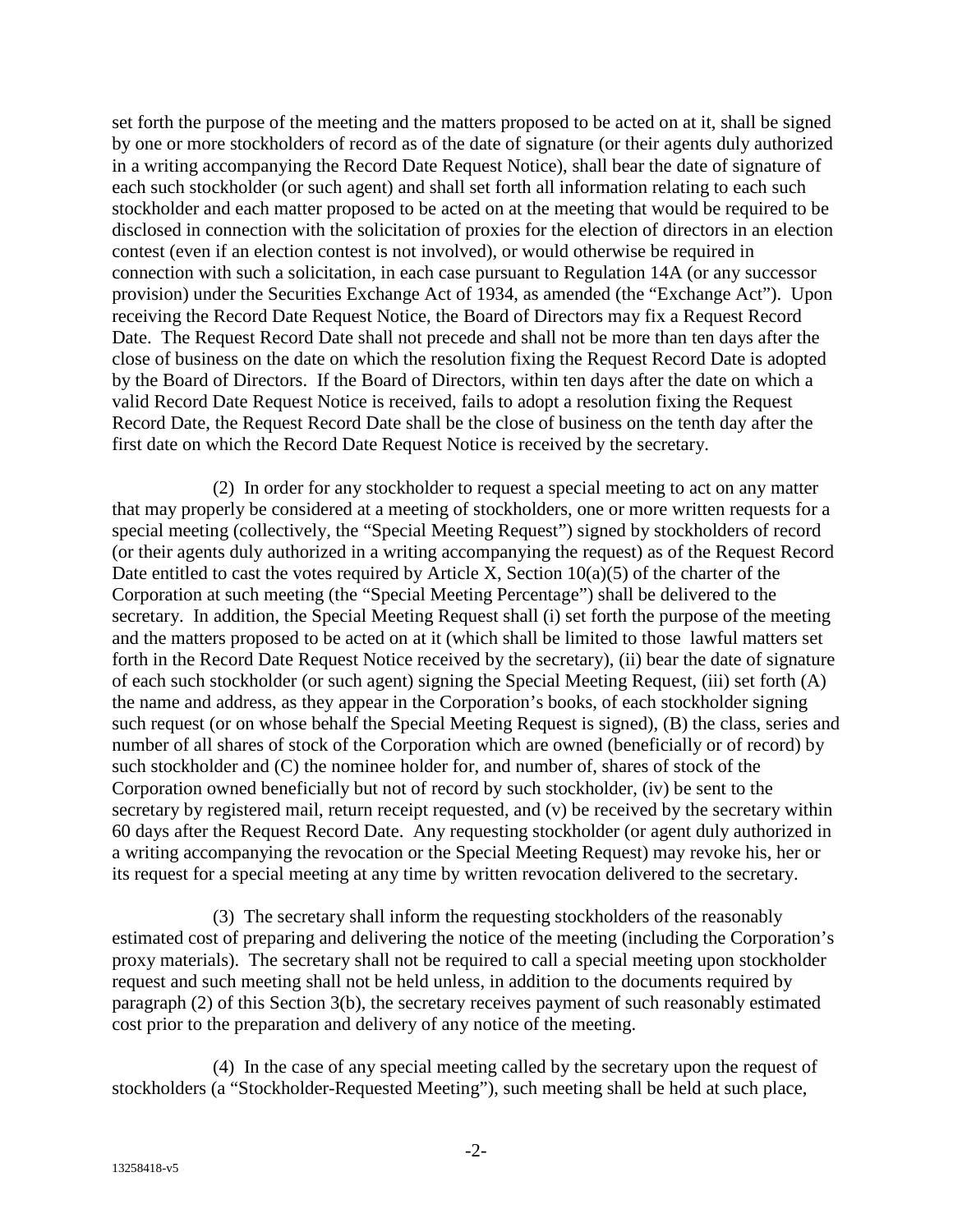date and time as may be designated by the Board of Directors; provided, however, that the date of any Stockholder-Requested Meeting shall be not more than 90 days after the record date for such meeting (the "Meeting Record Date"); and provided further that if the Board of Directors fails to designate, within ten days after the date that a valid Special Meeting Request is actually received by the secretary (the "Delivery Date"), a date and time for a Stockholder-Requested Meeting, then such meeting shall be held at 2:00 p.m. local time on the  $90<sup>th</sup>$  day after the Meeting Record Date or, if such  $90<sup>th</sup>$  day is not a Business Day (as defined below), on the first preceding Business Day; and provided further that in the event that the Board of Directors fails to designate a place for a Stockholder-Requested Meeting within ten days after the Delivery Date, then such meeting shall be held at the principal executive office of the Corporation. In fixing a date for any special meeting, the chair of the board, chief executive officer, president or Board of Directors may consider such factors as he, she or it deems relevant, including, without limitation, the nature of the matters to be considered, the facts and circumstances surrounding any request for the meeting and any plan of the Board of Directors to call an annual meeting or a special meeting. In the case of any Stockholder-Requested Meeting, if the Board of Directors fails to fix a Meeting Record Date that is a date within 30 days after the Delivery Date, then the close of business on the 30<sup>th</sup> day after the Delivery Date shall be the Meeting Record Date. The Board of Directors may revoke the notice for any Stockholder-Requested Meeting in the event that the requesting stockholders fail to comply with the provisions of paragraph (3) of this Section 3(b).

(5) If written revocations of the Special Meeting Request have been delivered to the secretary and the result is that stockholders of record (or their agents duly authorized in writing), as of the Request Record Date, entitled to cast less than the Special Meeting Percentage have delivered, and not revoked, requests for a special meeting to the secretary: (i) if the notice of meeting has not already been delivered, the secretary shall refrain from delivering the notice of the meeting and send to all requesting stockholders who have not revoked such requests written notice of any revocation of a request for the special meeting, or (ii) if the notice of meeting has been delivered and if the secretary first sends to all requesting stockholders who have not revoked requests for a special meeting on a matter written notice of any revocation of a request for the special meeting and written notice of the Corporation's intention to revoke the notice of the meeting or for the chairman of the meeting to adjourn the meeting without action on the matter, (A) the secretary may revoke the notice of the meeting at any time before ten days before the commencement of the meeting or (B) the chairman of the meeting may call the meeting to order and adjourn the meeting without acting on the matter. Any request for a special meeting received after a revocation by the secretary of a notice of a meeting shall be considered a request for a new special meeting.

(6) The chair of the board, chief executive officer, president or Board of Directors may appoint regionally or nationally recognized independent inspectors of elections to act as the agent of the Corporation for the purpose of promptly performing a ministerial review of the validity of any purported Special Meeting Request received by the secretary. For the purpose of permitting the inspectors to perform such review, no such purported Special Meeting Request shall be deemed to have been delivered to the secretary until the earlier of (i) five Business Days after receipt by the secretary of such purported request and (ii) such date as the independent inspectors certify to the Corporation that the valid requests received by the secretary represent, as of the Request Record Date, stockholders of record entitled to cast not less than the Special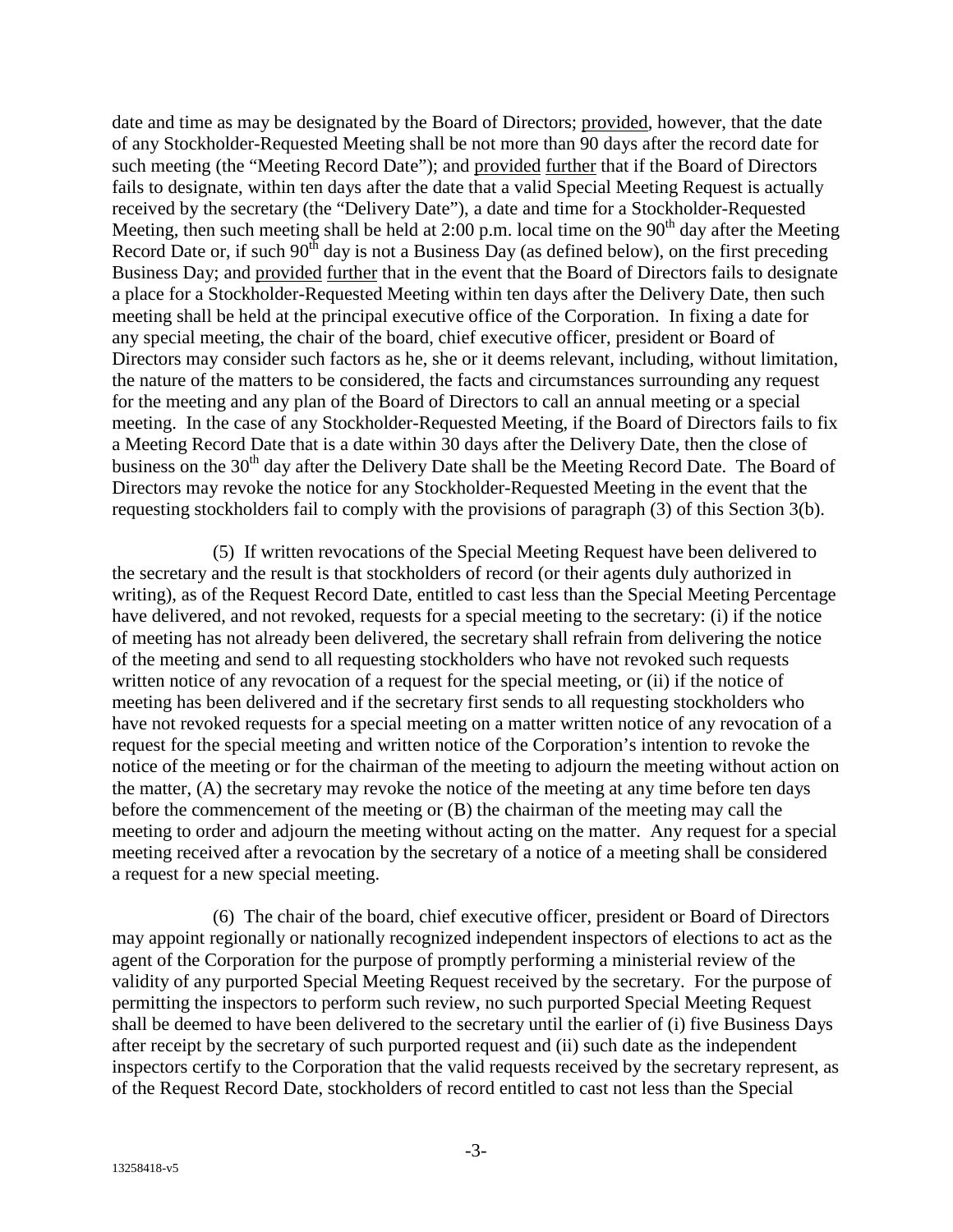Meeting Percentage. Nothing contained in this paragraph (6) shall in any way be construed to suggest or imply that the Corporation or any stockholder shall not be entitled to contest the validity of any request, whether during or after such five Business Day period, or to take any other action (including, without limitation, the commencement, prosecution or defense of any litigation with respect thereto, and the seeking of injunctive relief in such litigation).

(7) For purposes of these Bylaws, "Business Day" shall mean any day other than a Saturday, a Sunday or a day on which banking institutions in the State of Maryland are authorized or obligated by law or executive order to close.

Section 4. NOTICE. Not less than ten nor more than 90 days before each meeting of stockholders, the secretary shall give to each stockholder entitled to vote at such meeting and to each stockholder not entitled to vote who is entitled to notice of the meeting notice in writing or by electronic transmission stating the time and place of the meeting and, in the case of a special meeting or as otherwise may be required by any statute, the purpose for which the meeting is called, by mail, by presenting it to such stockholder personally, by leaving it at the stockholder's residence or usual place of business or by any other means permitted by Maryland law. If mailed, such notice shall be deemed to be given when deposited in the United States mail addressed to the stockholder at the stockholder's address as it appears on the records of the Corporation, with postage thereon prepaid. If transmitted electronically, such notice shall be deemed to be given when transmitted to the stockholder by an electronic transmission to any address or number of the stockholder at which the stockholder receives electronic transmissions. A single notice to all stockholders who share an address shall be effective as to any stockholder at such address who consents to such notice or after having been notified of the Corporation's intent to give a single notice fails to object in writing to such single notice within 60 days. Failure to give notice of any meeting to one or more stockholders, or any irregularity in such notice, shall not affect the validity of any meeting fixed in accordance with this Article II, or the validity of any proceedings at any such meeting.

Subject to Section 11(a) of this Article II, any business of the Corporation may be transacted at an annual meeting of stockholders without being specifically designated in the notice, except such business as is required by any statute to be stated in such notice. No business shall be transacted at a special meeting of stockholders except as specifically designated in the notice. The Corporation may postpone or cancel a meeting of stockholders by making a "public announcement" (as defined in Section  $11(c)(3)$ ) of such postponement or cancellation prior to the meeting. Notice of the date to which the meeting is postponed shall be given not less than ten days prior to such date and otherwise in the manner set forth in this section.

Section 5. ORGANIZATION AND CONDUCT. Every meeting of stockholders shall be conducted by an individual appointed by the Board of Directors to be chair of the meeting or, in the absence of such appointment, by the chair of the board or, in the case of a vacancy in the office or absence of the chair of the board, by one of the following officers present at the meeting: the vice chair of the board, if there is one, the president, the vice presidents in their order of rank and seniority, or, in the absence of such officers, a chair chosen by the stockholders by the vote of a majority of the votes cast by stockholders present in person or by proxy. The secretary, or, in the secretary's absence, an assistant secretary, or in the absence of both the secretary and assistant secretaries, a person appointed by the Board of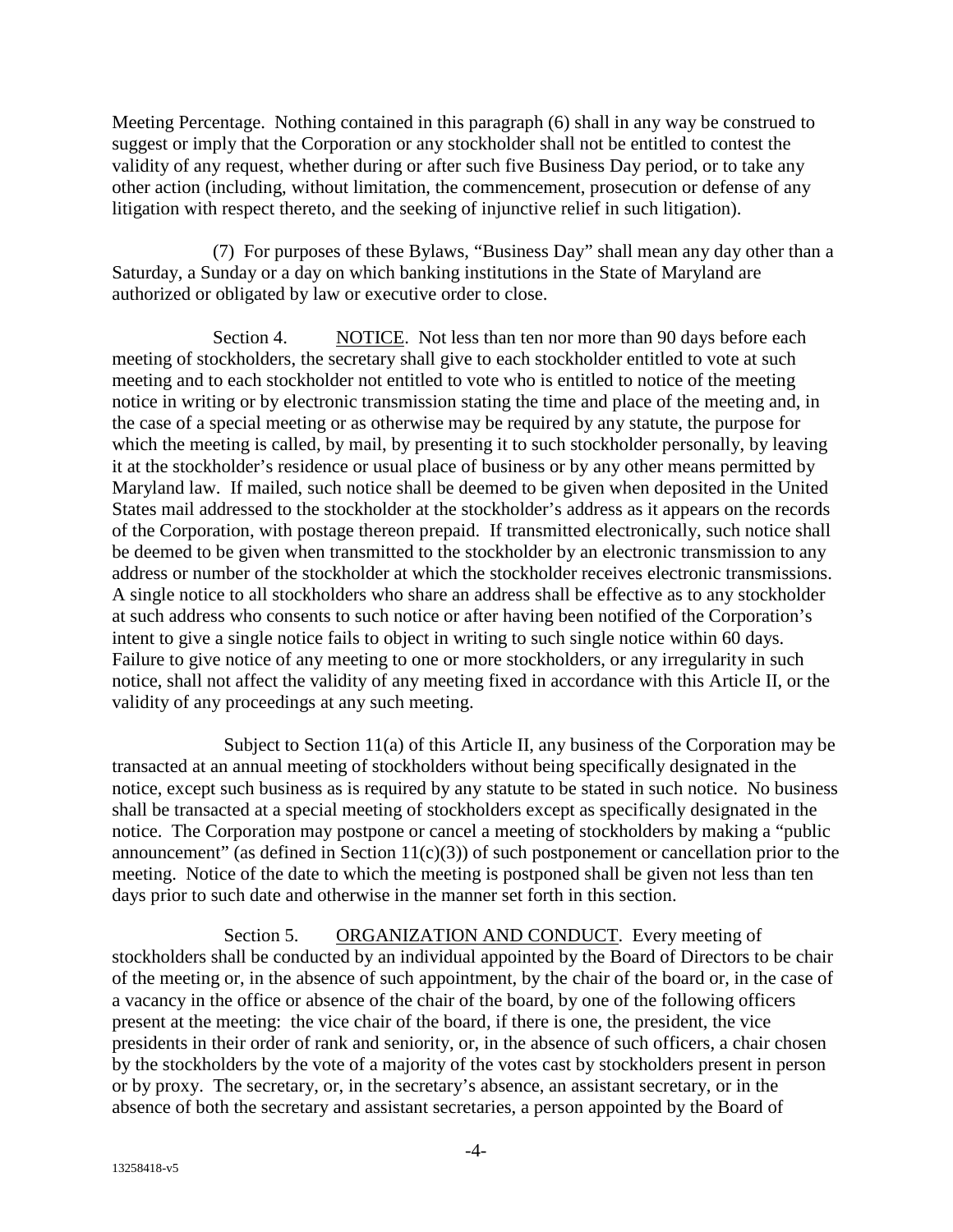Directors or, in the absence of such appointment, a person appointed by the chair of the meeting shall act as secretary. In the event that the secretary presides at a meeting of the stockholders, an assistant secretary, or in the absence of assistant secretaries, an individual appointed by the Board of Directors or the chair of the meeting, shall record the minutes of the meeting. The order of business and all other matters of procedure at any meeting of stockholders shall be determined by the chair of the meeting. The chair of the meeting may prescribe such rules, regulations and procedures and take such action as, in the discretion of the chair and without any action by the stockholders, are appropriate for the proper conduct of the meeting, including, without limitation, (a) restricting admission to the time set for the commencement of the meeting; (b) limiting attendance at the meeting to stockholders of record of the Corporation, their duly authorized proxies and other such individuals as the chair of the meeting may determine; (c) limiting participation at the meeting on any matter to stockholders of record of the Corporation entitled to vote on such matter, their duly authorized proxies and other such individuals as the chair of the meeting may determine; (d) limiting the time allotted to questions or comments by participants; (e) determining when the polls should be opened and closed; (f) maintaining order and security at the meeting; (g) removing any stockholder or any other individual who refuses to comply with meeting procedures, rules or guidelines as set forth by the chair of the meeting; (h) concluding a meeting or recessing or adjourning the meeting to a later date and time and at a place announced at the meeting; and (i) complying with any state and local laws and regulations concerning safety and security. Unless otherwise determined by the chair of the meeting, meetings of stockholders shall not be required to be held in accordance with the rules of parliamentary procedure.

Section 6. QUORUM. At any meeting of stockholders, the presence in person or by proxy of stockholders entitled to cast a majority of all the votes entitled to be cast at such meeting on any matter shall constitute a quorum; but this section shall not affect any requirement under any statute or the charter of the Corporation for the vote necessary for the adoption of any measure. If, however, such quorum shall not be present at any meeting of the stockholders, the chair of the meeting may adjourn the meeting from time to time to a date not more than 120 days after the original record date without notice other than announcement at the meeting. At such adjourned meeting at which a quorum shall be present, any business may be transacted which might have been transacted at the meeting as originally notified.

The stockholders present either in person or by proxy, at a meeting which has been duly called and at which a quorum was established, may continue to transact business until adjournment, notwithstanding the withdrawal of enough stockholders to leave less than a quorum.

Section 7. VOTING. Except as otherwise provided in this Section, each director shall be elected by a majority of the total votes cast for and against such director nominee at a meeting of stockholders duly called and at which a quorum is present. Directors shall be elected by a plurality of votes cast at a meeting of stockholders duly called and at which a quorum is present for which (a) the secretary of the Corporation receives notice that a stockholder has nominated an individual for election as a director in compliance with the requirements of advance notice of stockholder nominees for director set forth in Article II, Section 11 of these Bylaws or the requirements of a proxy access nomination for director set forth in Article II, Section 14 of these Bylaws, and (b) such nomination has not been withdrawn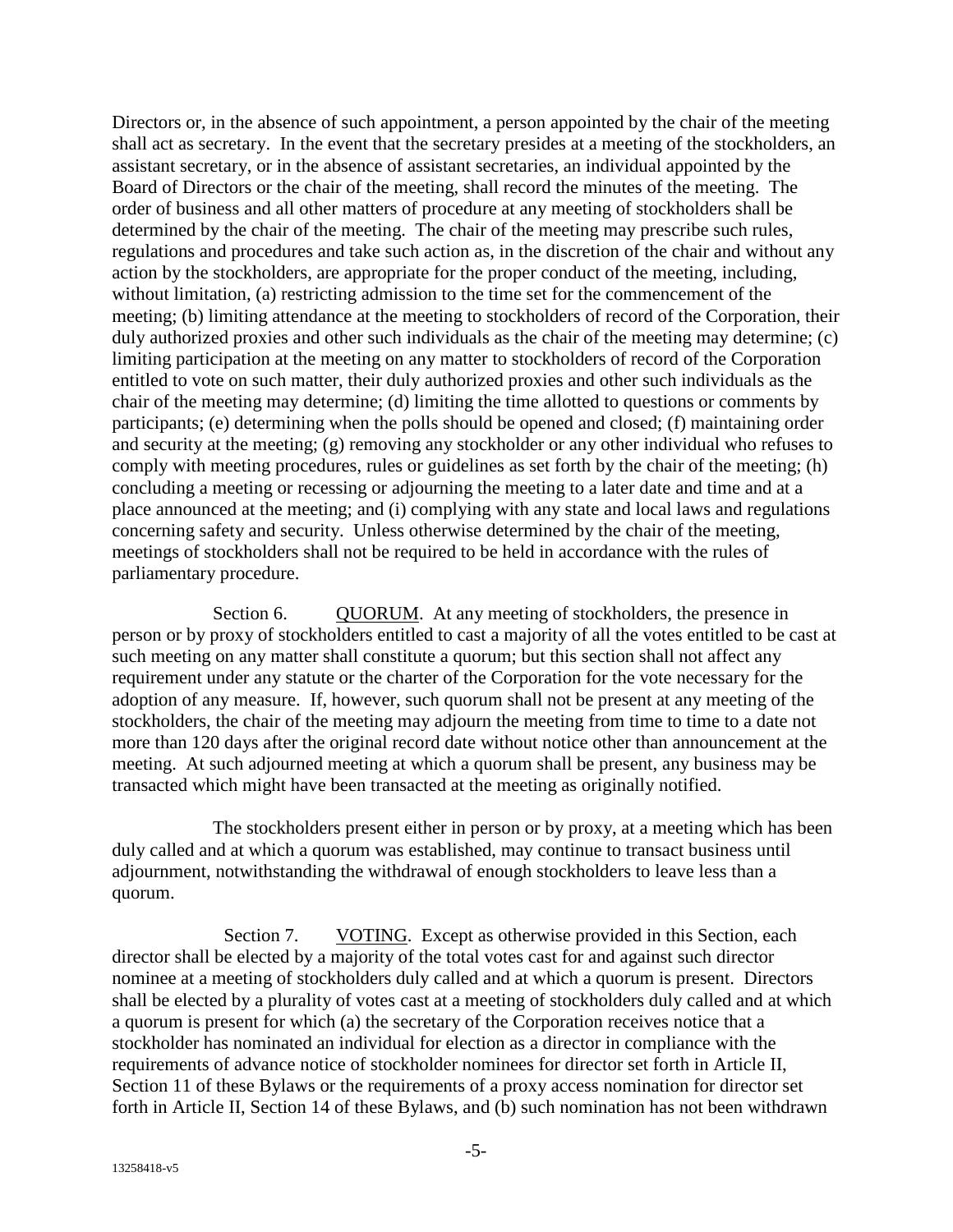by such stockholder on or prior to the date of the definitive proxy statement of the Corporation, as filed with the Securities and Exchange Commission, and, as a result of which, there are more nominees than directorships. Each share may be voted for as many individuals as there are directors to be elected and for whose election the share is entitled to be voted. Stockholders are not entitled to cumulative voting in the election of directors. A majority of the votes cast at a meeting of stockholders duly called and at which a quorum is present shall be sufficient to approve any other matter which may properly come before the meeting, unless more than a majority of the votes cast is required by statute or by the charter of the Corporation. Unless otherwise provided by statute or by the charter, each outstanding share, regardless of class, shall be entitled to one vote on each matter submitted to a vote at a meeting of stockholders. Voting on any question or in any election may be by voice vote unless the chair of the meeting shall order that voting be by ballot.

Section 8. PROXIES. A stockholder may cast the votes entitled to be cast by the holder of the shares of stock owned of record by the stockholder in person or by proxy executed by the stockholder or by the stockholder's duly authorized agent in any manner permitted by law. Such proxy or evidence of authorization of such proxy shall be filed with the secretary of the Corporation before or at the meeting. No proxy shall be valid more than eleven months after its date unless otherwise provided in the proxy.

Section 9. VOTING OF STOCK BY CERTAIN HOLDERS. Stock of the Corporation registered in the name of a corporation, limited liability corporation, partnership, trust or other entity, if entitled to be voted, may be voted by the president or a vice president, a member manager, a general partner or trustee thereof, as the case may be, or a proxy appointed by any of the foregoing individuals, unless some other person who has been appointed to vote such stock pursuant to a bylaw or a resolution of the governing body of such corporation or other entity or agreement of the partners of a partnership presents a certified copy of such bylaw, resolution or agreement, in which case such person may vote such stock. Any director or other fiduciary may vote stock registered in his or her name in his or her capacity as such fiduciary, either in person or by proxy.

Shares of stock of the Corporation directly or indirectly owned by it shall not be voted at any meeting and shall not be counted in determining the total number of outstanding shares entitled to be voted at any given time, unless they are held by it in a fiduciary capacity, in which case they may be voted and shall be counted in determining the total number of outstanding shares at any given time.

The Board of Directors may adopt by resolution a procedure by which a stockholder may certify in writing to the Corporation that any shares of stock registered in the name of the stockholder are held for the account of a specified person other than the stockholder. The resolution shall set forth the class of stockholders who may make the certification, the purpose for which the certification may be made, the form of certification and the information to be contained in it; if the certification is with respect to a record date, the time after the record date within which the certification must be received by the Corporation; and any other provisions with respect to the procedure which the Board of Directors considers necessary or desirable. On receipt of such certification, the person specified in the certification shall be regarded as, for the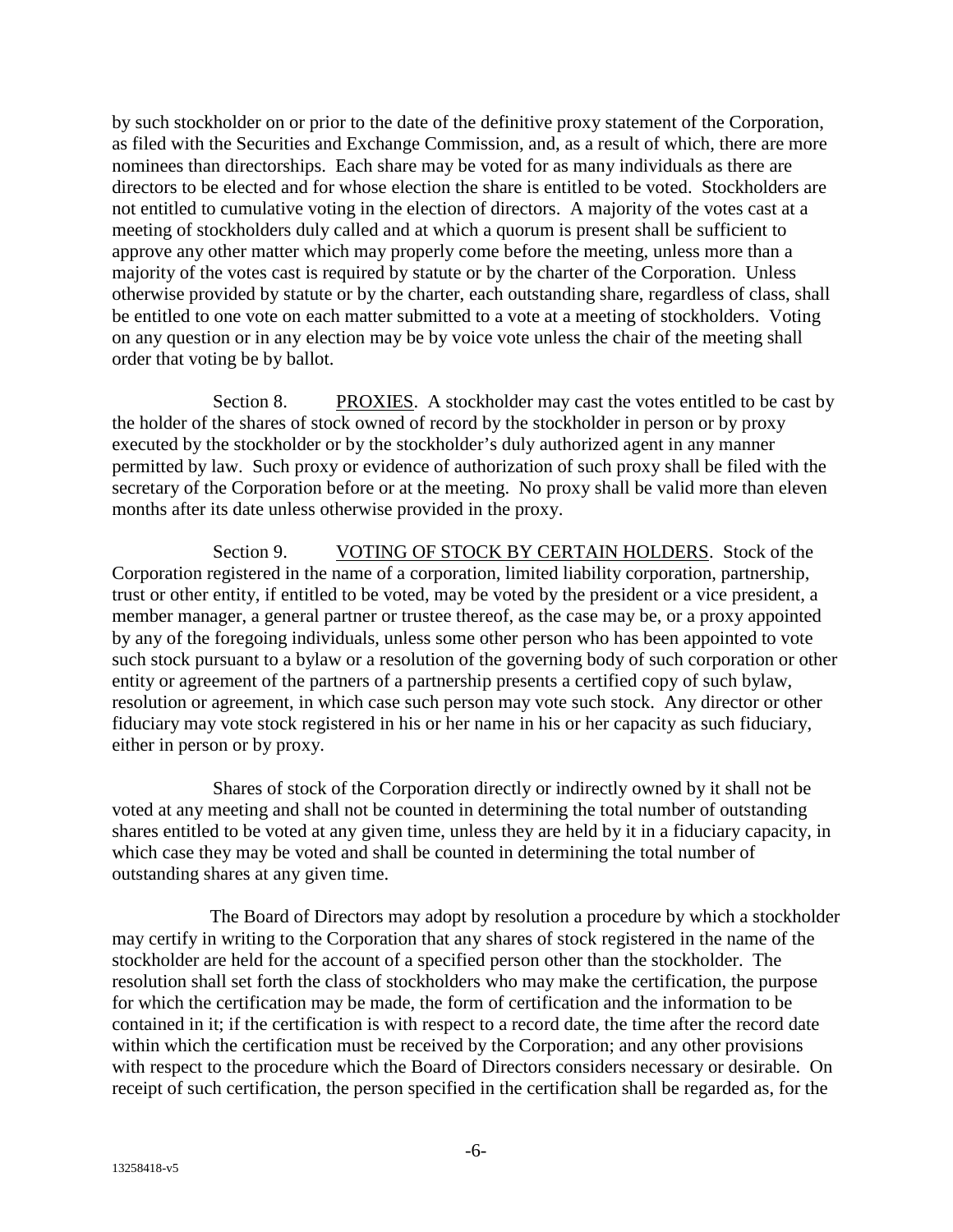purposes set forth in the certification, the stockholder of record of the specified stock in place of the stockholder who makes the certification.

Section 10. INSPECTORS. The Board of Directors or the chair of the meeting may appoint, before or at the meeting, one or more inspectors for the meeting and any successor thereto. The inspectors, if any, shall (a) determine the number of shares of stock represented at the meeting, in person or by proxy, and the validity and effect of proxies, (b) receive and tabulate all votes, ballots or consents, (c) report such tabulation to the chair of the meeting, (d) hear and determine all challenges and questions arising in connection with the right to vote, and (e) do such acts as are proper to fairly conduct the election or vote. Each such report shall be in writing and signed by him or her or by a majority of them if there is more than one inspector acting at such meeting. If there is more than one inspector, the report of a majority shall be the report of the inspectors. The report of the inspector or inspectors on the number of shares represented at the meeting and the results of the voting shall be prima facie evidence thereof.

## Section 11. ADVANCE NOTICE OF STOCKHOLDER NOMINEES FOR DIRECTOR AND OTHER STOCKHOLDER PROPOSALS.

(a) Annual Meetings of Stockholders. (1) Nominations of individuals for election to the Board of Directors and the proposal of other business to be considered by the stockholders may be made at an annual meeting of stockholders (i) pursuant to the Corporation's notice of meeting, (ii) by or at the direction of the Board of Directors or (iii) by any stockholder of the Corporation who was a stockholder of record both at the time of giving of notice by the stockholder as provided for in this Section 11(a) and at the time of the annual meeting, who is entitled to vote at the meeting in the election of each individual so nominated or on any such other business and who has complied with this Section 11(a).

(2) For nominations or other business to be properly brought before an annual meeting by a stockholder pursuant to clause (iii) of paragraph  $(a)(1)$  of this Section 11, the stockholder must have given timely notice thereof in writing to the secretary of the Corporation and such other business must otherwise be a proper matter for action by the stockholders. To be timely, a stockholder's notice shall set forth all information required under this Section 11 and shall be delivered to the secretary at the principal executive office of the Corporation not earlier than the 150<sup>th</sup> day nor later than 5:00 p.m., Eastern Time, on the 120<sup>th</sup> day prior to the first anniversary of the date of the proxy statement for the preceding year's annual meeting; provided, however, that in the event that the date of the annual meeting is advanced or delayed by more than 30 days from the first anniversary of the date of the preceding year's annual meeting, notice by the stockholder to be timely must be so delivered not earlier than the  $150<sup>th</sup>$  day prior to the date of such annual meeting and not later than 5:00 p.m., Eastern Time, on the later of the  $120<sup>th</sup>$ day prior to the date of such annual meeting or the tenth day following the day on which public announcement of the date of such meeting is first made. The public announcement of a postponement or adjournment of an annual meeting shall not commence a new time period for the giving of a stockholder's notice as described above.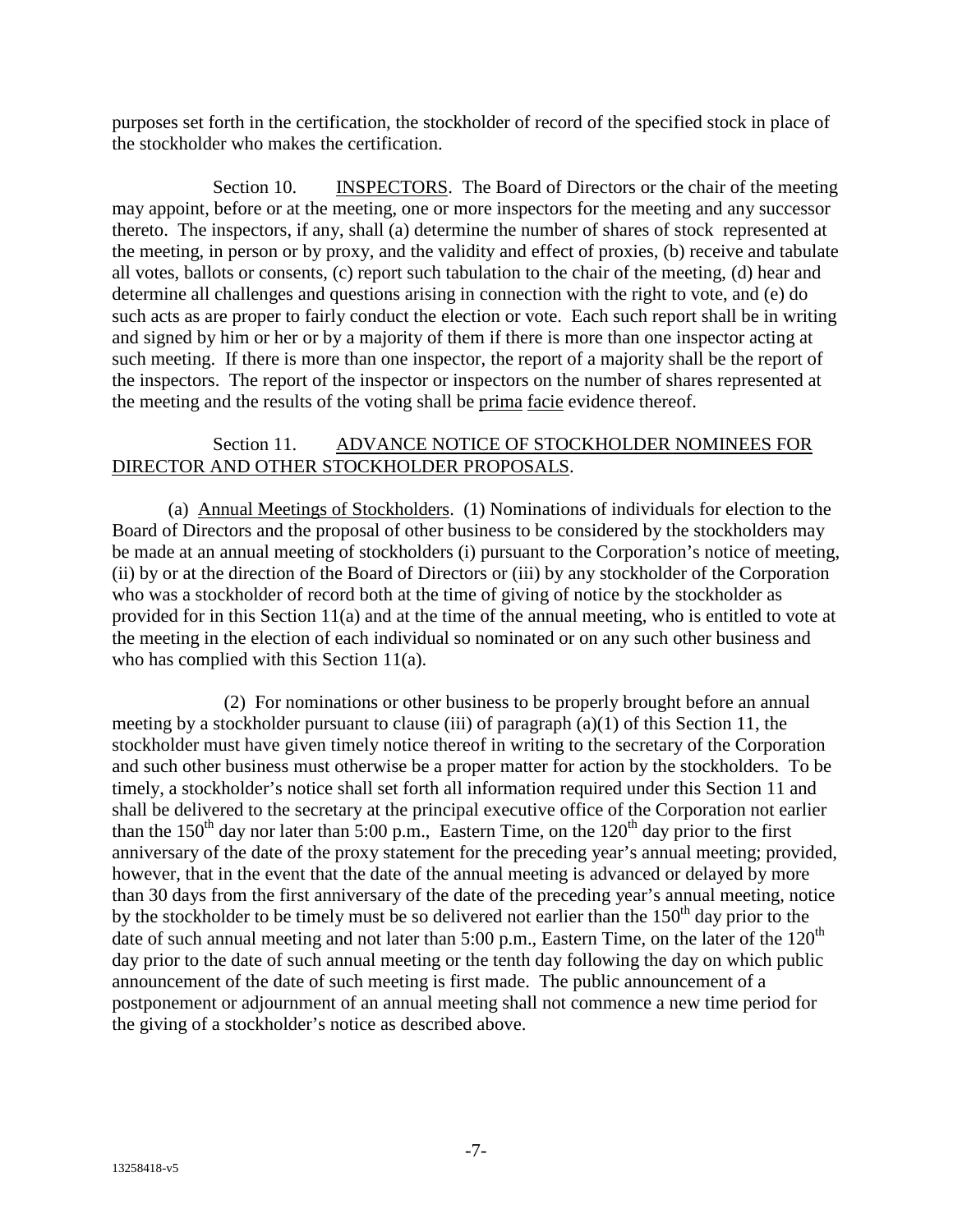(3)Such stockholder's notice shall set forth:

(i) as to each individual whom the stockholder proposes to nominate for election or reelection as a director (each, a "Proposed Nominee"),

(A) all information relating to the Proposed Nominee that would be required to be disclosed in connection with the solicitation of proxies for the election of the Proposed Nominee as a director in an election contest (even if an election contest is not involved), or would otherwise be required in connection with such solicitation, in each case pursuant to Regulation 14A (or any successor provision) under the Exchange Act and the rules thereunder (including the Proposed Nominee's written consent to being named in the proxy statement as a nominee and to serving as a director if elected), and

(B) an executed statement of the background and qualification of such Proposed Nominee (which questionnaire shall be provided by the Secretary upon written request) and a written representation and agreement (in form provided by the Secretary upon written request) that such Proposed Nominee is not, and will not become a party to, any agreement, arrangement or understanding with any person or entity other than the Corporation in connection with service or action as a director that has not been disclosed to the Corporation;

(ii) as to any business that the stockholder proposes to bring before the meeting, a description of such business, the stockholder's reasons for proposing such business at the meeting and any material interest in such business of such stockholder or any Stockholder Associated Person (as defined below), individually or in the aggregate, including any anticipated benefit to the stockholder or the Stockholder Associated Person therefrom;

(iii) as to the stockholder giving the notice, any Proposed Nominee and any Stockholder Associated Person,

(A) the class, series and number of all shares of stock or other securities of the Corporation or any affiliate thereof (collectively, the "Company Securities"), if any, which are owned (beneficially or of record) by such stockholder, Proposed Nominee or Stockholder Associated Person, the date on which each such Company Security was acquired and the investment intent of such acquisition, and any short interest (including any opportunity to profit or share in any benefit from any decrease in the price of such stock or other security) in any Company Securities of any such person,

(B) the nominee holder for, and number of, any Company Securities owned beneficially but not of record by such stockholder, Proposed Nominee or Stockholder Associated Person,

(C) whether and the extent to which such stockholder, Proposed Nominee or Stockholder Associated Person, directly or indirectly (through brokers, nominees or otherwise), is subject to or during the last six months has engaged in any hedging, derivative or other transaction or series of transactions or entered into any other agreement, arrangement or understanding (including any short interest, any borrowing or lending of securities or any proxy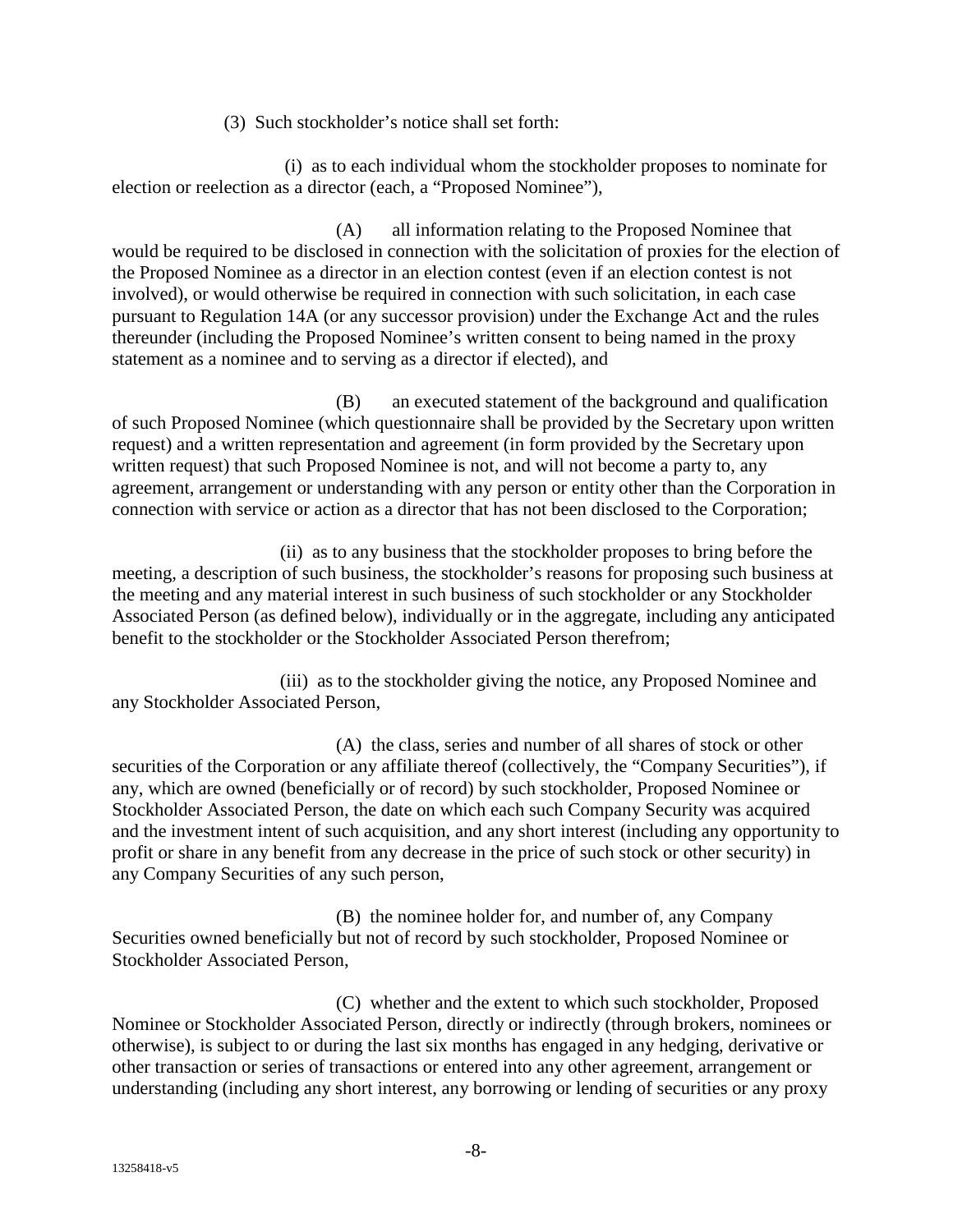or voting agreement), the effect or intent of which is to (I) manage risk or benefit of changes in the price of Company Securities for such stockholder, Proposed Nominee or Stockholder Associated Person or (II) increase or decrease the voting power of such stockholder, Proposed Nominee or Stockholder Associated Person in the Corporation or any affiliate thereof disproportionately to such person's economic interest in the Company Securities; and

(D) any substantial interest, direct or indirect (including, without limitation, any existing or prospective commercial, business or contractual relationship with the Corporation), by security holdings or otherwise, of such stockholder, Proposed Nominee or Stockholder Associated Person, in the Corporation or any affiliate thereof, other than an interest arising from the ownership of Company Securities where such stockholder, Proposed Nominee or Stockholder Associated Person receives no extra or special benefit not shared on a *pro rata* basis by all other holders of the same class or series;

(iv) as to the stockholder giving the notice, any Stockholder Associated Person with an interest or ownership referred to in clauses (ii) or (iii) of this paragraph (3) of this Section 11(a) and any Proposed Nominee,

(A) the name and address of such stockholder, as they appear on the Corporation's stock ledger, and the current name and business address, if different, of each such Stockholder Associated Person and any Proposed Nominee and

(B) the investment strategy or objective, if any, of such stockholder and each such Stockholder Associated Person who is not an individual and a copy of the prospectus, offering memorandum or similar document, if any, provided to investors or potential investors in such stockholder, each such Stockholder Associated Person and any Proposed Nominee; and

(v) to the extent known by the stockholder giving the notice, the name and address of any other stockholder supporting the nominee for election or reelection as a director or the proposal of other business on the date of such stockholder's notice.

(4) Notwithstanding anything in this subsection (a) of this Section 11 to the contrary, in the event that the number of directors to be elected to the Board of Directors is increased, and there is no public announcement of such action at least 130 days prior to the first anniversary of the date of the proxy statement for the preceding year's annual meeting, a stockholder's notice required by this Section 11(a) shall also be considered timely, but only with respect to nominees for any new positions created by such increase, if it shall be delivered to the secretary at the principal executive office of the Corporation not later than 5:00 p.m., Eastern Time, on the tenth day following the day on which such public announcement is first made by the Corporation.

(5) For purposes of this Section 11, "Stockholder Associated Person" of any stockholder means (i) any person acting in concert with, such stockholder, (ii) any beneficial owner of shares of stock of the Corporation owned of record or beneficially by such stockholder (other than a stockholder that is a depositary) and (iii) any person that directly, or indirectly through one or more intermediaries, controls, or is controlled by, or is under common control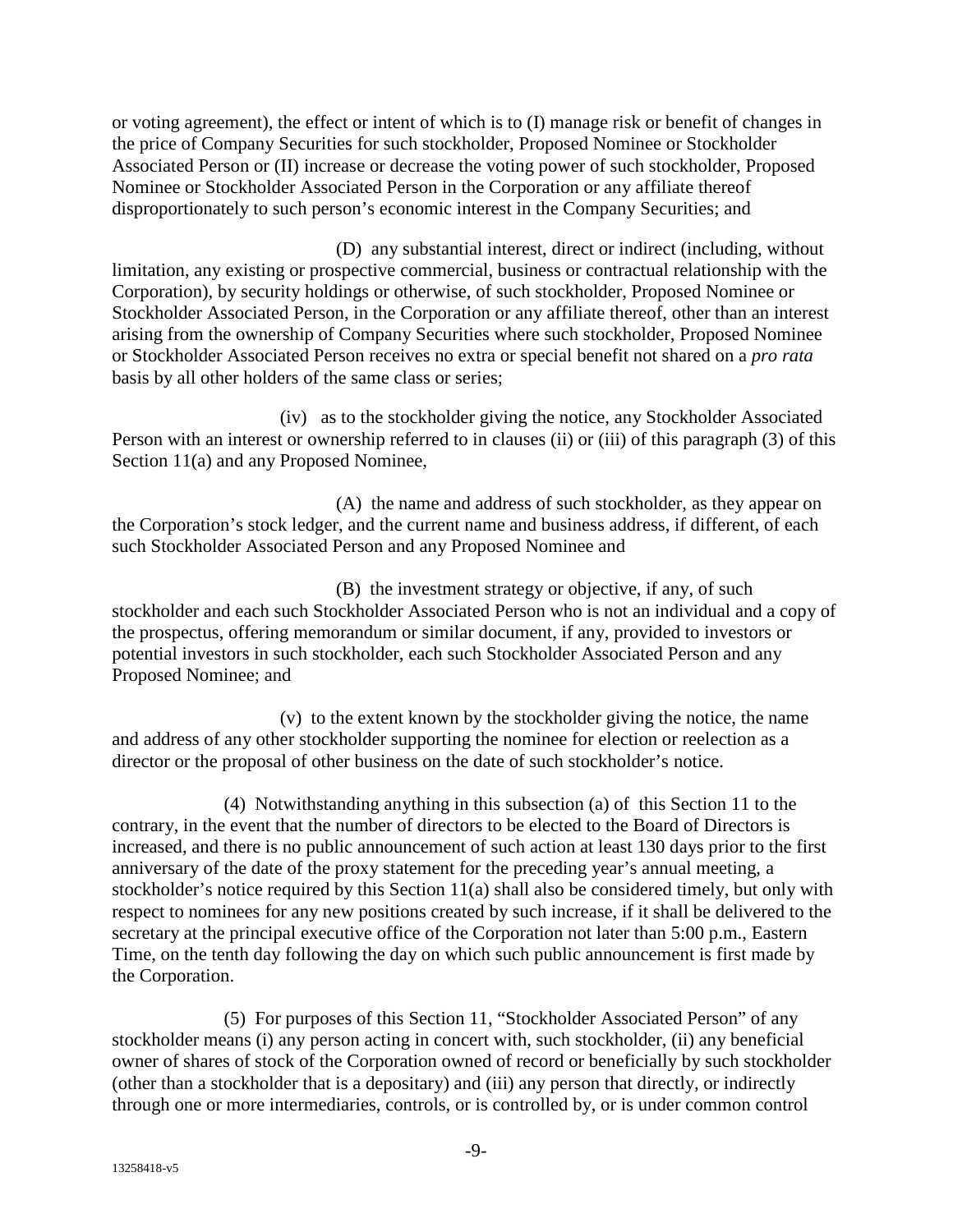with, such stockholder or such Stockholder Associated Person. For purposes of this Section 11, a person shall be deemed to be "acting in concert" with another person if such person knowingly acts (whether or not pursuant to an express agreement) in concert with, or towards a common goal relating to the Corporation in parallel with, such other person where (A) each person is conscious of the other person's conduct or intent and (B) at least one additional factor suggests that such persons intend to act in concert or in parallel, which such additional factors may include, without limitation, exchanging information (whether publicly or privately), attending meetings, conducting discussions or making or soliciting invitations to act in concert or in parallel; provided, that a person shall not be deemed to be acting in concert with any other person solely as a result of the solicitation of proxies after the filing of an effective Schedule 14A under Section 14(a) of the Exchange Act. A person acting in concert with another person shall be deemed to be acting in concert with any third party who is also acting in concert with such other person.

(b) Special Meetings of Stockholders. Only such business shall be conducted at a special meeting of stockholders as shall have been brought before the meeting pursuant to the Corporation's notice of meeting. Nominations of individuals for election to the Board of Directors may be made at a special meeting of stockholders at which directors are to be elected only (1) by or at the direction of the Board of Directors**,** (2) by a stockholder that has requested that a special meeting be called for the purpose of electing directors in connection with a proposal to remove directors, each in compliance with Section 3 of this Article II, and that has supplied the information required by Section 3 of this Article II about each individual whom the stockholder proposes to nominate for election of directors or (3) provided that the special meeting has been called in accordance with Section 3 of this Article II for the purpose of electing directors, by any stockholder of the Corporation who is a stockholder of record both at the time of giving of notice provided for in this Section 11 and at the time of the special meeting, who is entitled to vote at the meeting in the election of each individual so nominated and who has complied with the notice procedures set forth in this Section 11. In the event the Corporation calls a special meeting of stockholders for the purpose of electing one or more individuals to the Board of Directors, any such stockholder may nominate an individual or individuals (as the case may be) for election as a director as specified in the Corporation's notice of meeting, if the stockholder's notice, containing the information regarding the stockholder, Proposed Nominee or Stockholder Associated Person required by paragraph (a)(3) of this Section 11, shall be delivered to the secretary at the principal executive office of the Corporation not earlier than the  $120<sup>th</sup>$  day prior to such special meeting and not later than  $5:00$  p.m., Eastern Time on the later of the  $90<sup>th</sup>$ day prior to such special meeting or the tenth day following the day on which public announcement is first made of the date of the special meeting and of the nominees proposed by the Board of Directors to be elected at such meeting. The public announcement of a postponement or adjournment of a special meeting shall not commence a new time period for the giving of a stockholder's notice as described above.

(c) General. (1) If information submitted pursuant to this Section 11 by any stockholder proposing a nominee for election as a director or any proposal for other business at a meeting of stockholders shall be inaccurate in any material respect, such information may be deemed not to have been provided in accordance with this Section 11. Any such stockholder shall notify the Corporation of any inaccuracy or change (within two Business Days of becoming aware of such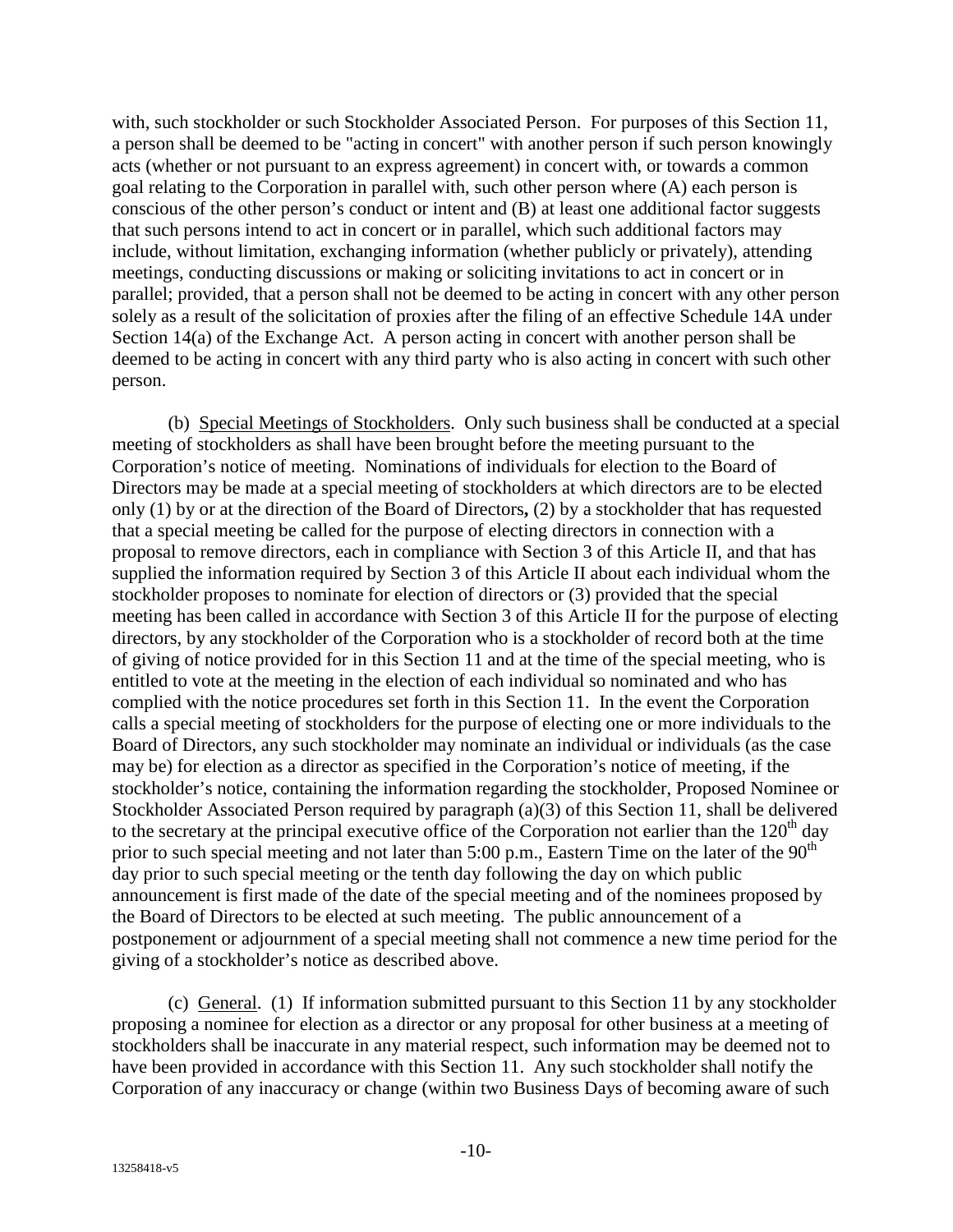inaccuracy or change) in any such information and, in any event, shall provide notice of any inaccuracy or change not later than five days after the record date for the applicable meeting and not later than eight days prior to the applicable meeting date. Upon written request by the Secretary or the Board of Directors, any such stockholder shall provide, within five Business Days of delivery of such request (or such other period as may be specified in such request), (i) written verification, satisfactory, in the discretion of the Board of Directors or any authorized officer of the Corporation, to demonstrate the accuracy of any information submitted by the stockholder pursuant to this Section 11, and (ii) a written update of any information submitted by the stockholder pursuant to this Section 11 as of an earlier date. If a stockholder fails to provide such written verification or written update within such period, the information as to which written verification or a written update was requested may be deemed not to have been provided in accordance with this Section 11.

(2) Only such individuals who are nominated in accordance with this Section 11 shall be eligible for election by stockholders as directors, and only such business shall be conducted at a meeting of stockholders as shall have been brought before the meeting in accordance with this Section 11. The chair of the meeting shall have the power to determine whether a nomination or any other business proposed to be brought before the meeting was made or proposed, as the case may be, in accordance with this Section 11.

(3) "Public announcement" shall mean disclosure (i) in a press release reported by the Dow Jones News Service, Associated Press, Business Wire, PR Newswire or other widely circulated news or wire service or (ii) in a document publicly filed by the Corporation with the Securities and Exchange Commission pursuant to the Exchange Act.

(4) Notwithstanding the foregoing provisions of this Section 11, a stockholder shall also comply with all applicable requirements of state law and of the Exchange Act and the rules and regulations thereunder with respect to the matters set forth in this Section 11. Nothing in this Section 11 shall be deemed to affect any right of a stockholder to request inclusion of a proposal in, or the right of the Corporation to omit a proposal from, the Corporation's proxy statement pursuant to Rule 14a-8 (or any successor provision) under the Exchange Act. Nothing in this Section 11 shall require disclosure of revocable proxies received by the stockholder or Stockholder Associated Person pursuant to a solicitation of proxies after the filing of an effective Schedule 14A under Section 14(a) of the Exchange Act.

(5) Nominations made pursuant to this Section 11 shall have the impact as described in Article II, Section 14(i).

Section 12. STOCKHOLDERS' CONSENT IN LIEU OF MEETING. Any action required or permitted to be taken at any meeting of stockholders may be taken without a meeting if a unanimous consent setting forth the action is given in writing or by electronic transmission by each stockholder entitled to vote on the matter and filed with the minutes of proceedings of the stockholders.

Section 13. CONTROL SHARE ACQUISITION ACT. Notwithstanding any other provision of the charter of the Corporation or these Bylaws, Title 3, Subtitle 7 of the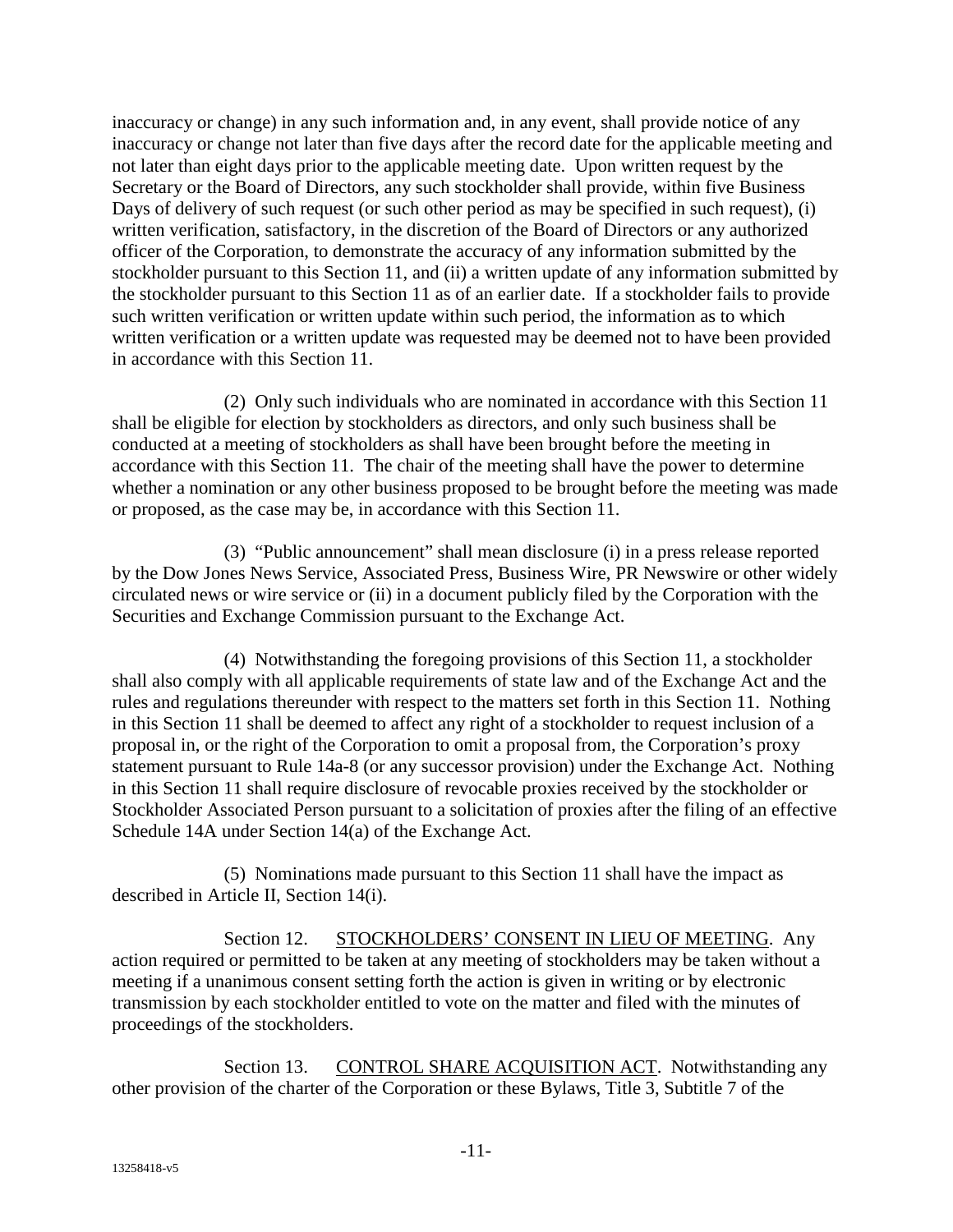Maryland General Corporation Law, or any successor statute (the "MGCL"), shall not apply to any acquisition by any person of shares of stock of the Corporation. This section may be repealed, in whole or in part, at any time, whether before or after an acquisition of control shares and, upon such repeal, may, to the extent provided by any successor bylaw, apply to any prior or subsequent control share acquisition.

#### Section 14. PROXY ACCESS.

(a) Notwithstanding anything to the contrary in these Bylaws, whenever the Board of Directors solicits proxies with respect to the election of directors at an annual meeting of stockholders, subject to the provisions of this Section 14, the Corporation shall include in its proxy statement and related additional soliciting materials relating to the election of directors, if any (the "Company Proxy Materials") pursuant to Section 14(a) of the Exchange Act, in addition to any individuals nominated for election by or at the direction of the Board of Directors, the name, together with the Required Information (as defined below), of any individual nominated for election to the Board of Directors (each such individual being hereinafter referred to as a "Stockholder Nominee") by a stockholder or group of no more than 20 stockholders that satisfies the requirements of this Section 14 (such individual or group, including as the context requires each member thereof, being hereinafter referred to as the "Eligible Stockholder"). For purposes of this Section 14, the "Required Information" that the Corporation shall include in the Company Proxy Materials is (1) the information provided to the Secretary of the Corporation concerning the Stockholder Nominee and the Eligible Stockholder that is required to be disclosed in the Company Proxy Materials by the rules and regulations promulgated under the Exchange Act and (2) if the Eligible Stockholder so elects, a written statement in support of the Stockholder Nominee's candidacy, not to exceed 500 words, delivered to the Secretary of the Corporation at the time the Notice of Proxy Access Nomination (as defined below) required by this Section 14 is provided (the "Statement"). Notwithstanding anything to the contrary contained in this Section 14, the Corporation may omit from the Company Proxy Materials any information or Statement (or portion thereof) that the Board of Directors, determines is materially false or misleading, omits to state any material fact necessary in order to make such information or Statement, in light of the circumstances under which it was provided or made, not misleading, or would violate any applicable law or regulation.

(b) To be eligible to require the Corporation to include a Stockholder Nominee in the Company Proxy Materials pursuant to this Section 14, an Eligible Stockholder must have Owned (as defined below) at least three percent or more of the shares of common stock, par value \$0.01 per share (the "Common Stock"), of the Corporation outstanding from time to time (the "Required Shares") continuously for at least three years (the "Minimum Holding Period") as of the date the Notice of Proxy Access Nomination is received by the Secretary of the Corporation in accordance with this Section 14 and must continuously Own the Required Shares through the date of such annual meeting (and any postponement or adjournment thereof). For purposes of this Section 14, an Eligible Stockholder shall be deemed to "Own" only those outstanding shares of Common Stock as to which the Eligible Stockholder possesses both (1) the full voting and investment rights pertaining to such shares and (2) the full economic interest in (including the opportunity for profit from and risk of loss on) such shares; provided that the number of shares calculated in accordance with clauses (1) and (2) shall not include any shares (i) sold by such Eligible Stockholder or any of its Affiliates (as defined below) in any transaction that has not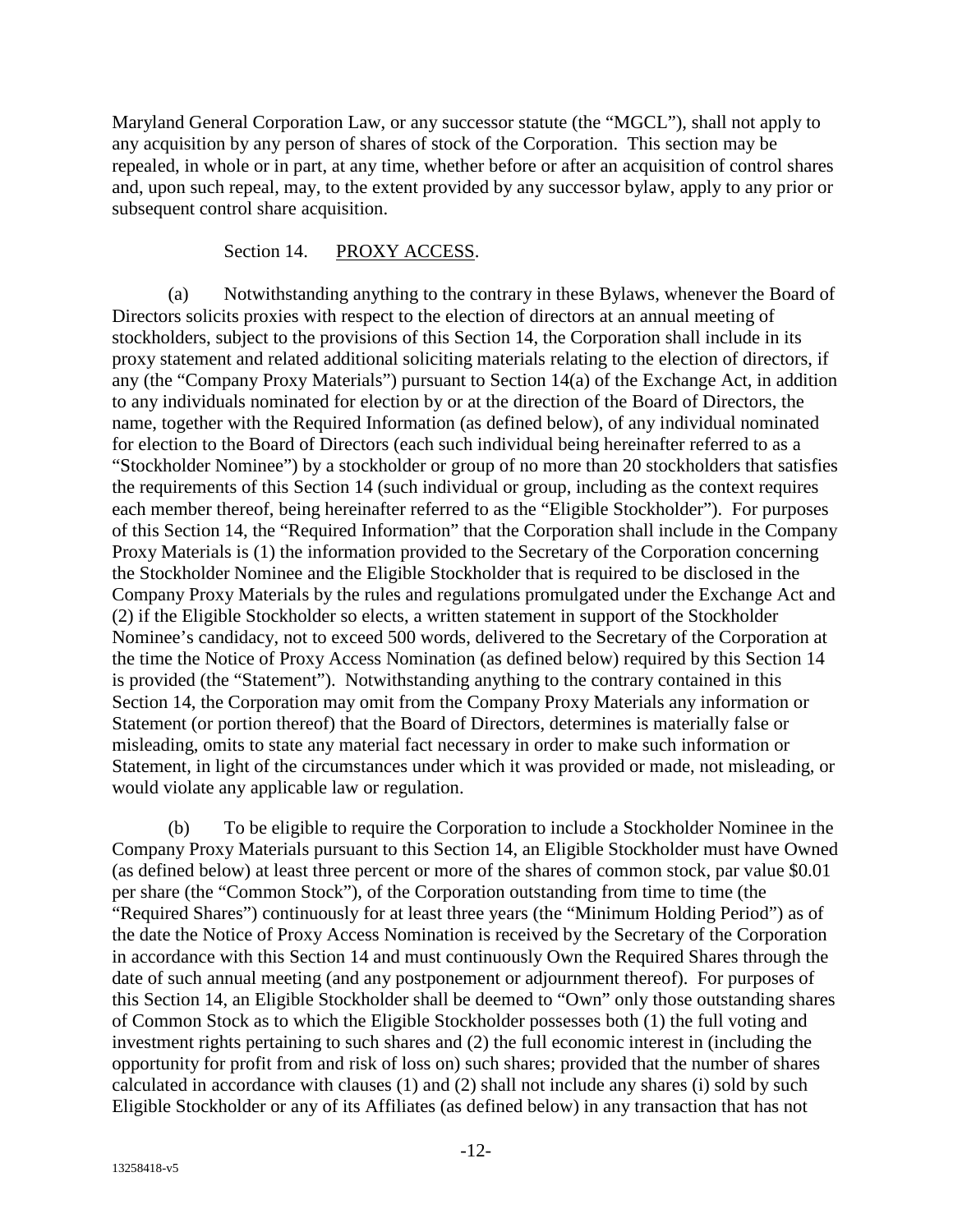been settled or closed, including short sales, (ii) borrowed by such Eligible Stockholder or any of its Affiliates for any purpose or purchased by such Eligible Stockholder or any of its Affiliates pursuant to an agreement to resell, (iii) that are subject to any option, warrant, forward contract, swap, contract of sale, other derivative or similar instrument, agreement, arrangement or understanding entered into by such stockholder or any of its Affiliates, whether any such instrument, agreement, arrangement or understanding is to be settled with shares or with cash based on the notional amount or value of outstanding shares of Common Stock, in any such case which instrument, agreement, arrangement or understanding has, or is intended to have, the purpose or effect of (A) reducing in any manner, to any extent or at any time in the future, such stockholder's or its Affiliate's full right to vote or direct the voting of any such shares and/or (B) hedging, offsetting or altering to any degree any gain or loss arising from the full economic ownership of such shares by such stockholder or its Affiliate or (iv) for which the stockholder has transferred the right to vote the shares other than by means of a proxy, power of attorney or other instrument or arrangement that is unconditionally revocable at any time by the stockholder and that expressly directs the proxy holder to vote at the direction of the stockholder. In addition, an Eligible Stockholder shall be deemed to "Own" shares of Common Stock held in the name of a nominee or other intermediary so long as the stockholder retains the full right to instruct how the shares are voted with respect to the election of directors and possesses the full economic interest in the shares of Common Stock. An Eligible Stockholder's Ownership of shares of Common Stock shall be deemed to continue during any period in which the stockholder has loaned such shares provided that the Eligible Stockholder has the power to recall such loaned shares on five Business Days' notice and has in fact recalled such loaned shares as of the time the Notice of Proxy Access Nomination is provided and through the date of the annual meeting of stockholders. For purposes of this Section 14, the terms "Owned," "Owning" and other variations of the word "Own" shall have correlative meanings. Whether outstanding shares of Common Stock are "Owned" for these purposes shall be determined by the Board of Directors. In addition, the term "Affiliate" or "Affiliates" shall have the meaning ascribed thereto under the Exchange Act.

(c) To be eligible to require the Corporation to include a Stockholder Nominee in the Company Proxy Materials pursuant to this Section 14, an Eligible Stockholder must provide to the Secretary of the Corporation, in proper form and within the times specified below, (1) a written notice expressly electing to have such Stockholder Nominee included in the Company Proxy Materials pursuant to this Section 14 (a "Notice of Proxy Access Nomination") and (2) any updates or supplements to such Notice of Proxy Access Nomination. To be timely, the Notice of Proxy Access Nomination must be delivered or mailed to and received by the Secretary of the Corporation at the principal executive office of the Corporation not earlier than the 150th day nor later than 5:00 p.m., Eastern Time, on the 120th day prior to the first anniversary of the date of the proxy statement (as defined below) for the preceding year's annual meeting; provided, however, that in the event that the date of the annual meeting of stockholders is advanced or delayed by more than 30 days from the first anniversary of the date of the preceding year's annual meeting, the Notice of Proxy Access Nomination to be timely must be so delivered or mailed to and received by the Secretary not earlier than the 150th day prior to the date of such annual meeting and not later than 5:00 p.m., Eastern Time, on the later of the 120th day prior to the date of such annual meeting, as originally convened, or the tenth day following the day on which public announcement of the date of such annual meeting is first made. The public announcement of a postponement or an adjournment of an annual meeting shall not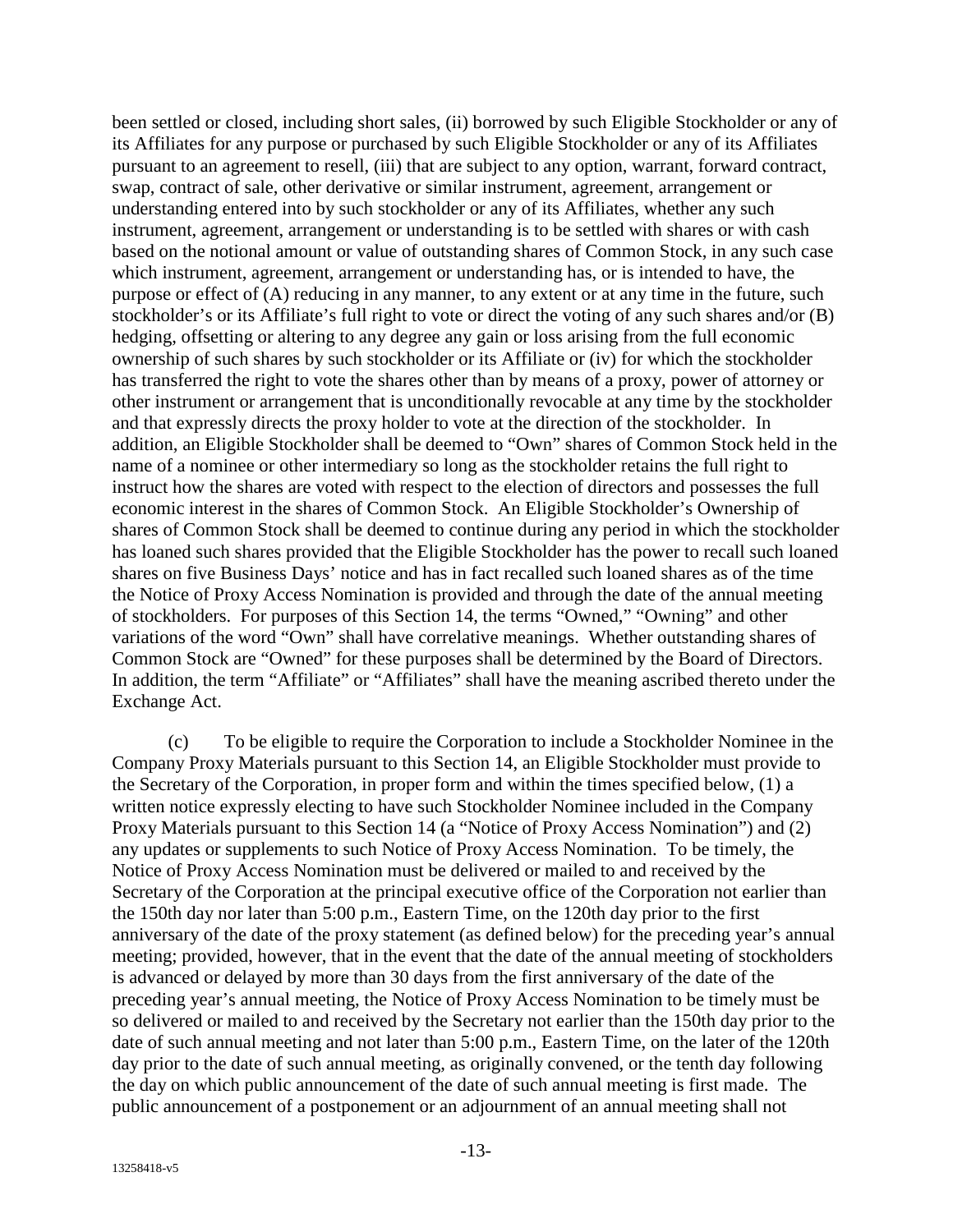commence a new time for the giving of a Notice of Proxy Access Nomination as described above. As used herein, "the date of the proxy statement" shall have the same meaning as "the date of the company's proxy statement released to shareholders" as used in Rule 14a-8(e) promulgated under the Exchange Act, as interpreted by the Securities and Exchange Commission from time to time.

(d) To be in proper form for purposes of this Section 14, the Notice of Proxy Access Nomination delivered or mailed to and received by the Secretary shall include the following information:

(1) one or more written statements from the record holder of the Required Shares (or from each intermediary through which the Required Shares are or have been held during the Minimum Holding Period and, if applicable, each participant in the Depository Trust Company ("DTC") or affiliate of a DTC participant through which the Required Shares are or have been held by such intermediary during the Minimum Holding Period if the intermediary is not a DTC participant or affiliate of a DTC participant) verifying that, as of a date within seven Business Days prior to the date the Notice of Proxy Access Nomination is delivered to or mailed to and received by the Secretary of the Corporation, the Eligible Stockholder Owns, and has Owned continuously for the Minimum Holding Period, the Required Shares, and the Eligible Stockholder's agreement to provide (i) within five Business Days after the record date for the annual meeting of stockholders, written statements from the record holder or intermediaries between the record holder and the Eligible Stockholder verifying the Eligible Stockholder's continuous Ownership of the Required Shares through the close of business on the record date, together with a written statement by the Eligible Stockholder that such Eligible Stockholder will continue to Own the Required Shares through the date of such annual meeting (and any postponement or adjournment thereof), and (ii) the updates and supplements to the Notice of Proxy Access Nomination at the times and in the forms required by this Section 14;

(2) a copy of the Schedule 14N filed or to be filed with the Securities and Exchange Commission as required by Rule 14a-18 under the Exchange Act;

(3) information that is the same as would be required to be set forth in a stockholder's notice of nomination pursuant to Section  $11(a)(3)$  of this Article II, including the written consent of the Stockholder Nominee to being named in the Company Proxy Materials as a nominee and to serving as a director if elected;

(4) a written undertaking executed by the Stockholder Nominee (i) that such Stockholder Nominee (A) is not, and will not become, a party to any agreement, arrangement or understanding with any person or entity other than the Corporation in connection with service or action as a director that has not been disclosed to the Corporation and (B) will serve as a director of the Corporation if elected and (ii) attaching a completed Stockholder Nominee questionnaire (which questionnaire shall be provided by the Corporation, upon request by the Eligible Stockholder, and shall include all information relating to the Stockholder Nominee that would be required to be disclosed in connection with the solicitation of proxies for the election of the Stockholder Nominee as a director in an election contest (even if an election contest is not involved), or would otherwise be required in connection with such solicitation, in each case pursuant to Regulation 14A (or any successor provision) under the Exchange Act, or would be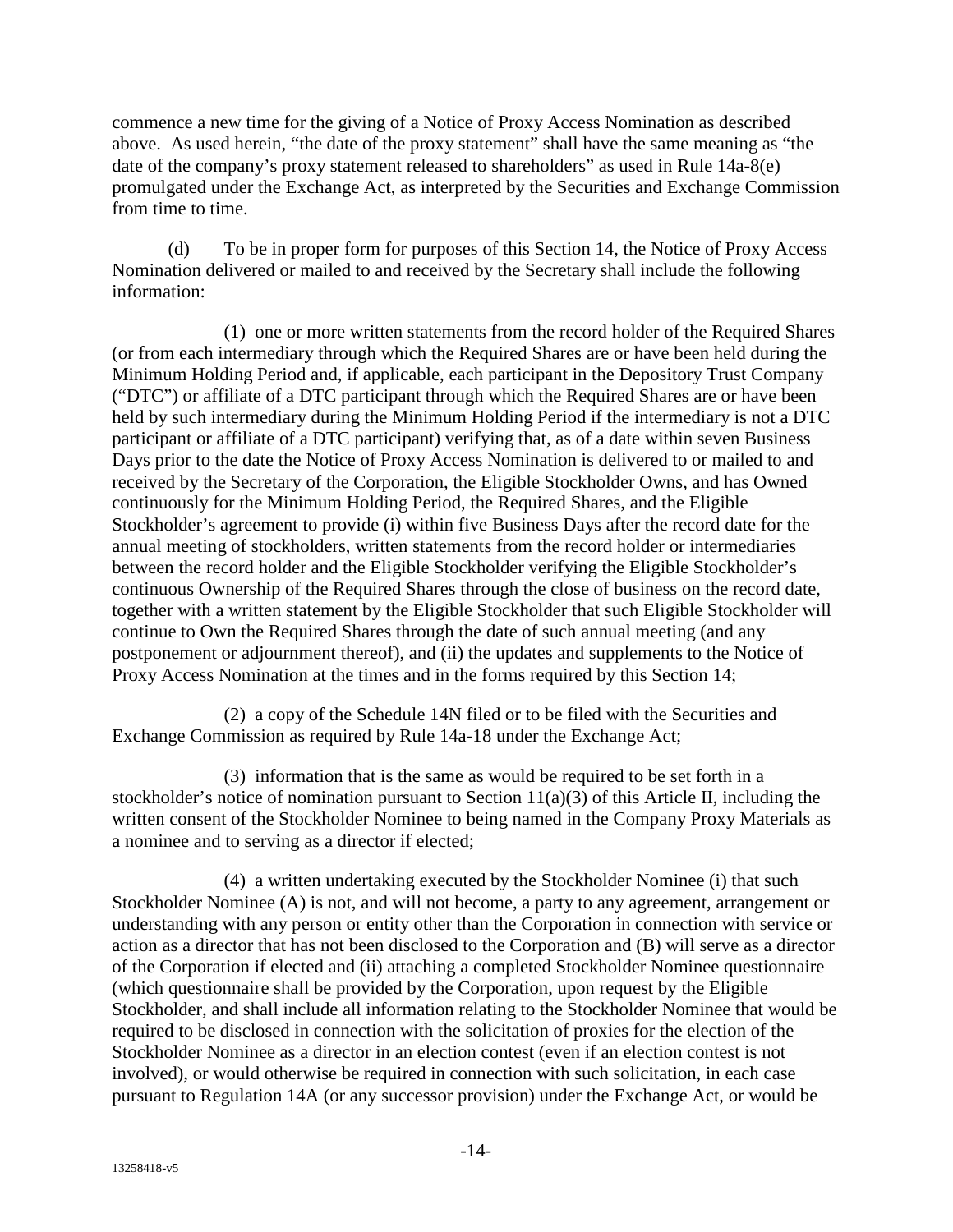required pursuant to the rules of any national securities exchange on which any securities of the Corporation are listed or over-the-counter market on which any securities of the Corporation are traded);

(5) the written agreement of the Stockholder Nominee, upon such Stockholder Nominee's election, to make such acknowledgments, enter into such agreements and provide such information as the Board of Directors requires of all directors at such time, including, without limitation, agreeing to be bound by the Corporation's code of conduct, insider trading policy and other similar policies and procedures;

(6) a representation that the Eligible Stockholder (i) acquired the Required Shares in the ordinary course of business and not with the intent to change or influence control of the Corporation, and that neither the Eligible Stockholder nor any Stockholder Nominee being nominated thereby presently has such intent, (ii) has not nominated and will not nominate for election to the Board of Directors at the annual meeting of stockholders (or any postponement or adjournment thereof) any individual other than the Stockholder Nominee(s) included in the Company Proxy Materials pursuant to this Section 14, (iii) has not engaged and will not engage in, and has not been and will not be a "participant" in another person's, "solicitation," each within the meaning of Rule 14a-1(1) under the Exchange Act, in support of the election of any individual as a director at the annual meeting (or any postponement or adjournment thereof) other than such Stockholder Nominee(s) or a nominee of the Board of Directors, (iv) has complied, and will comply, with all applicable laws and regulations applicable to solicitations and the use, if any, of soliciting material in connection with the annual meeting, including, without limitation, Rule 14a-9 under the Exchange Act, (v) will not distribute to any stockholder any form of proxy for the annual meeting other than the form distributed by the Corporation and (vi) has not provided and will not provide facts, statements or information in its communications with the Corporation and the stockholders that were not or will not be true, correct and complete in all material respects or which omitted or will omit to state a material fact necessary in order to make such facts, statements or information, in light of the circumstances under which they were or will be provided, not misleading;

(7) a written description of any agreement, arrangement or understanding with, or commitment or assurance to, any person or entity as to how the Stockholder Nominee, if elected as a director of the Corporation, will act or vote on any issue or question or issues or questions generally in his or her capacity as a director, together with a copy of any such agreement, arrangement or understanding, if written;

(8) a written undertaking that the Eligible Stockholder (i) assumes all liability stemming from any legal or regulatory violation arising out of communications with the stockholders by the Eligible Stockholder, its Affiliates and associates or their respective agents or representatives, either before or after providing a Notice of Proxy Access Nomination pursuant to this Section 14, or out of the facts, statements or information that the Eligible Stockholder or its Stockholder Nominee(s) provided to the Corporation pursuant to this Section 14 or otherwise in connection with the inclusion of such Stockholder Nominee(s) in the Company Proxy Materials pursuant to this Section 14, and (ii) indemnifies and holds harmless the Corporation and each of its directors, officers and employees against any liability, loss or damages in connection with any threatened or pending action, suit or proceeding, whether legal,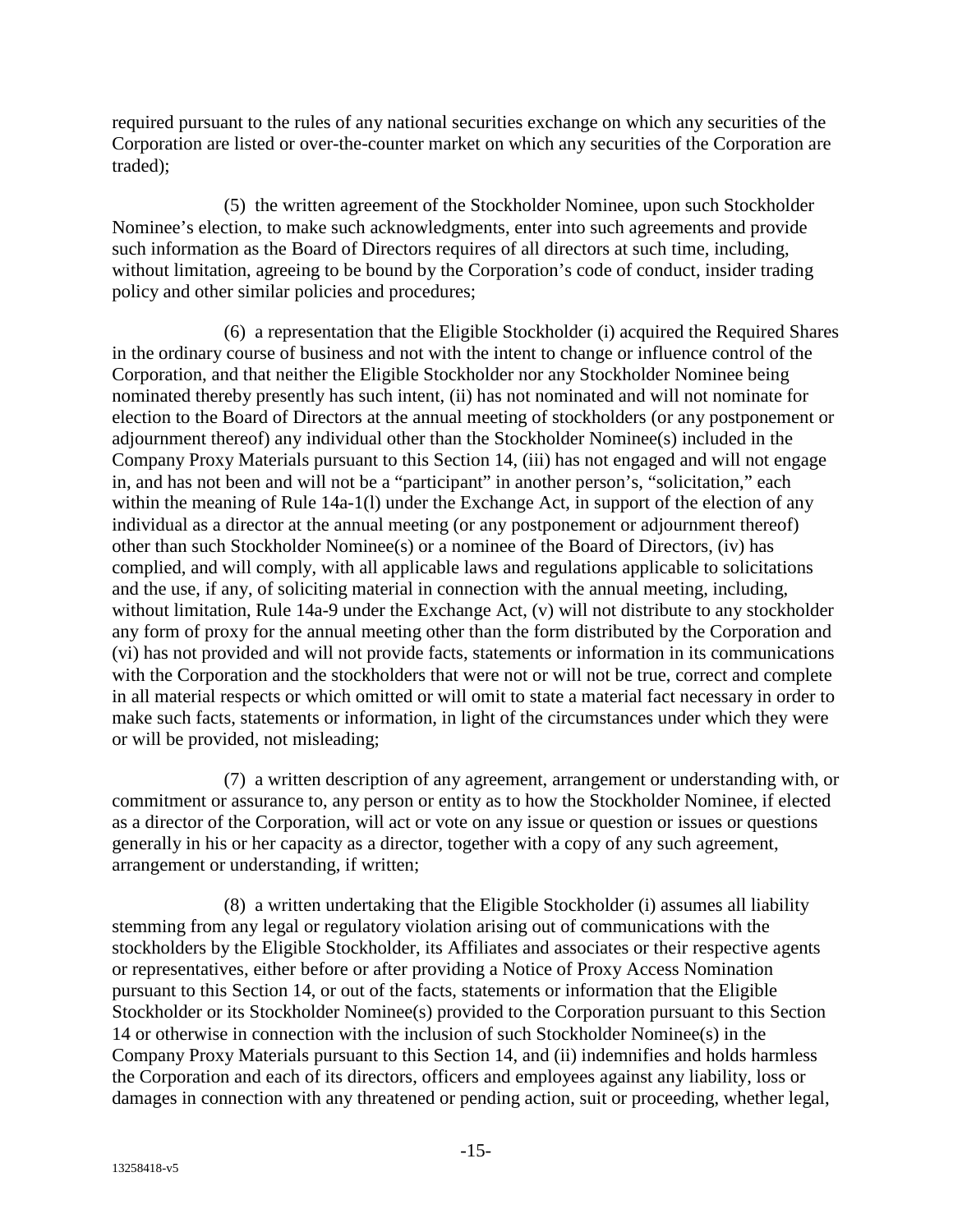administrative or investigative, against the Corporation or any of its directors, officers or employees arising out of any nomination of a Stockholder Nominee or inclusion of such Stockholder Nominee in the Company Proxy Materials pursuant to this Section 14;

(9) a written description of any compensatory, payment or other agreement, arrangement or understanding with any person or entity other than the Corporation under which the Stockholder Nominee is receiving or will receive compensation or payments directly related to service on the Board of Directors, together with a copy of any such agreement, arrangement or understanding if written; and

(10) in the case of the nomination by a group, the designation by all group members of one group member that is authorized to act on behalf of all group members with respect to matters relating to the nomination, including withdrawal of the nomination.

The Corporation may also require each Stockholder Nominee and the Eligible Stockholder to furnish such other information (i) as may reasonably be required by the Corporation to determine the eligibility of such Stockholder Nominee to serve as an independent director, (ii) that could be material to a stockholder's understanding of the independence or lack of independence of such Stockholder Nominee or (iii) as may reasonably be required by the Corporation to determine that the Eligible Stockholder meets the criteria for qualification as an Eligible Stockholder.

(e) To be eligible to require the Corporation to include a Stockholder Nominee in the Company Proxy Materials pursuant to this Section 14, an Eligible Stockholder must further update and supplement the Notice of Proxy Access Nomination, if necessary, so that the information provided or required to be provided in such Notice of Proxy Access Information pursuant to this Section 14 shall be true and correct as of the record date for the annual meeting of stockholders and as of the date that is ten Business Days prior to such annual meeting or any postponement or adjournment thereof, and such update and supplement (or a written notice stating that there is no such update or supplement) shall be delivered or mailed to and received by the Secretary at the principal executive office of the Corporation not later than 5:00 p.m., Eastern Time, on the fifth Business Day after the record date for the meeting (in the case of the update and supplement required to be made as of the record date) and not later than 5:00 p.m., Eastern Time, on the eighth Business Day prior to the date of the meeting, if practicable, or, if not practicable, on the first practicable date prior to the meeting or any postponement or adjournment thereof (in the case of the update and supplement required to be made as of ten Business Days prior to the meeting or any postponement or adjournment thereof).

(f) In the event that any facts, statements or information provided by the Eligible Stockholder or a Stockholder Nominee to the Corporation or the stockholders ceases to be true, correct and complete in all material respects or omits a material fact necessary to make such facts, statements or information, in light of the circumstances under which they were provided, not misleading, the Eligible Stockholder or Stockholder Nominee, as the case may be, shall promptly notify the Secretary of the Corporation of any defect in such previously provided facts, statements or information and of the facts, statements or information required to correct any such defect.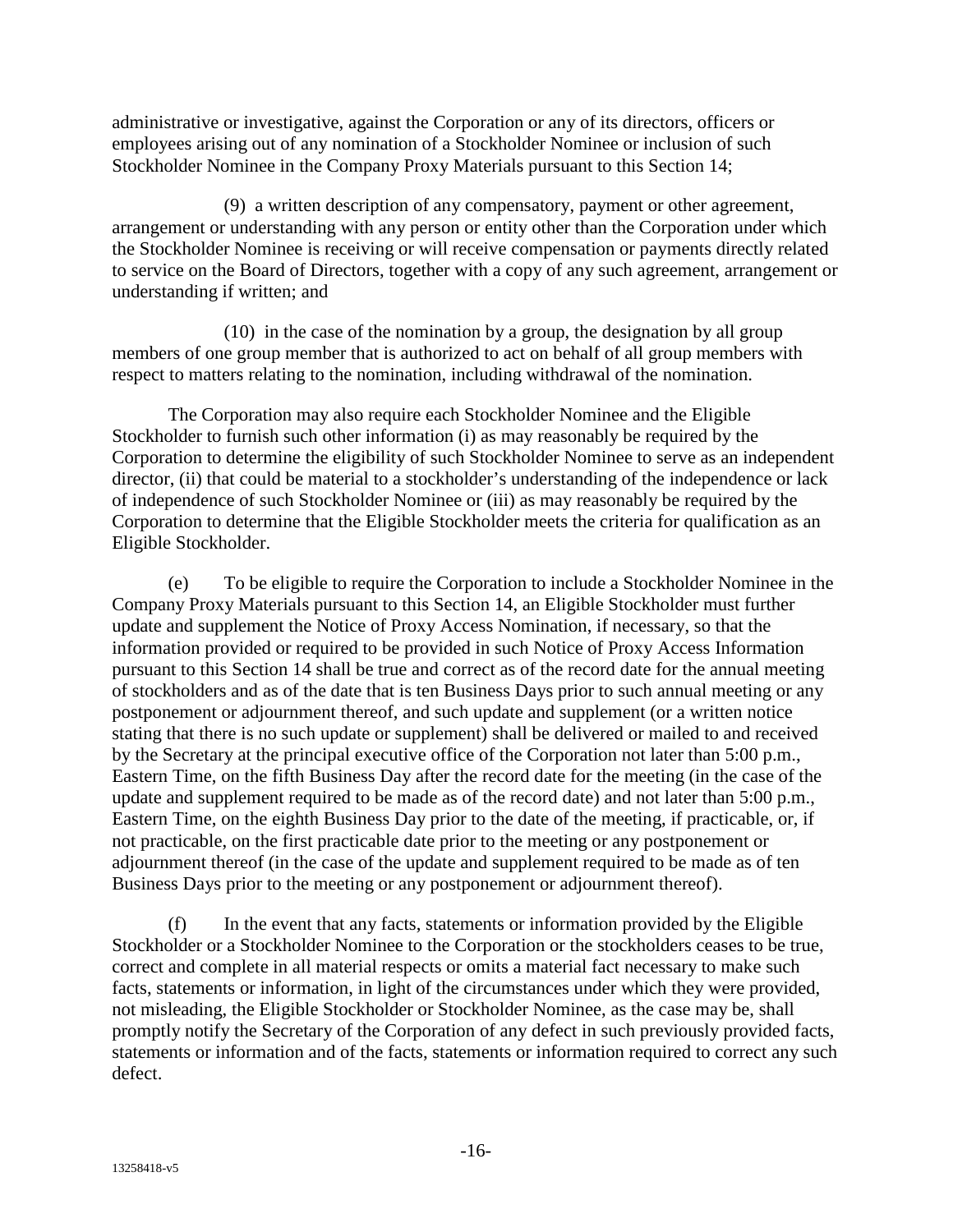(g) Whenever an Eligible Stockholder consists of a group of more than one stockholder, each provision in this Section 14 that requires the Eligible Stockholder to provide any written statements, representations, undertakings, agreements or other instruments or to comply with any other conditions shall be deemed to require each stockholder that is a member of such group to provide such statements, representations, undertakings, agreements or other instruments and to meet such other conditions (which, if applicable, shall apply with respect to the portion of the Required Shares Owned by such stockholder). When an Eligible Stockholder is comprised of a group, a violation of any provision of these Bylaws by any member of the group shall be deemed a violation by the entire group. No person may be a member of more than one group of persons constituting an Eligible Stockholder with respect to any annual meeting of stockholders. In determining the aggregate number of stockholders in a group, two or more funds that are (1) under common management and investment control, (2) under common management and funded primarily by the same employer (or by a group of related employers that are under common control) or (3) a "group of investment companies," as such term is defined in Section 12(d)(1)(G)(ii) of the Investment Company Act of 1940, as amended (each, a "Qualifying Fund Family"), shall be treated as one stockholder. Not later than the deadline for delivery of the Notice of Proxy Access Nomination pursuant to this Section 14, a Qualifying Fund Family whose stock Ownership is counted for purposes of determining whether a stockholder or group of stockholders qualifies as an Eligible Stockholder shall provide to the Secretary of the Corporation such documentation as is reasonably satisfactory to the Board of Directors, in its sole discretion, that demonstrates that the funds comprising the Qualifying Fund Family satisfy the definition thereof.

(h) The maximum number of Stockholder Nominees nominated by all Eligible Stockholders and entitled to be included in the Company Proxy Materials with respect to an annual meeting of stockholders shall be the greater of (i) 20% of the number of directors up for election as of the last day on which a Notice of Proxy Access Nomination may be timely delivered pursuant to and in accordance with this Section 14 (the "Final Proxy Access Nomination Date") or, if such percentage is not a whole number, the closest whole number below such percentage or (ii) two; provided that the maximum number of Stockholder Nominees entitled to be included in the Company Proxy Materials with respect to a forthcoming annual meeting of stockholders shall be reduced by the number of individuals who were elected as directors at the immediately preceding or second preceding annual meeting of stockholders after inclusion in the Company Proxy Materials pursuant to this Section 14 and whom the Board of Directors nominates for re-election at such forthcoming annual meeting of stockholders. In the event that one or more vacancies for any reason occur on the Board of Directors after the Final Proxy Access Nomination Date but before the date of the annual meeting of stockholders and the Board of Directors elects to reduce the size of the Board of Directors in connection therewith, the maximum number of Stockholder Nominees eligible for inclusion in the Company Proxy Materials pursuant to this Section 14 shall be calculated based on the number of directors serving as so reduced. Any individual nominated by an Eligible Stockholder for inclusion in the Company Proxy Materials pursuant to this Section 14 whose nomination is subsequently withdrawn or whom the Board of Directors decides to nominate for election to the Board of Directors shall be counted as one of the Stockholder Nominees for purposes of determining when the maximum number of Stockholder Nominees eligible for inclusion in the Company Proxy Materials pursuant to this Section 14 has been reached. Any Eligible Stockholder submitting more than one Stockholder Nominee for inclusion in the Company Proxy Materials pursuant to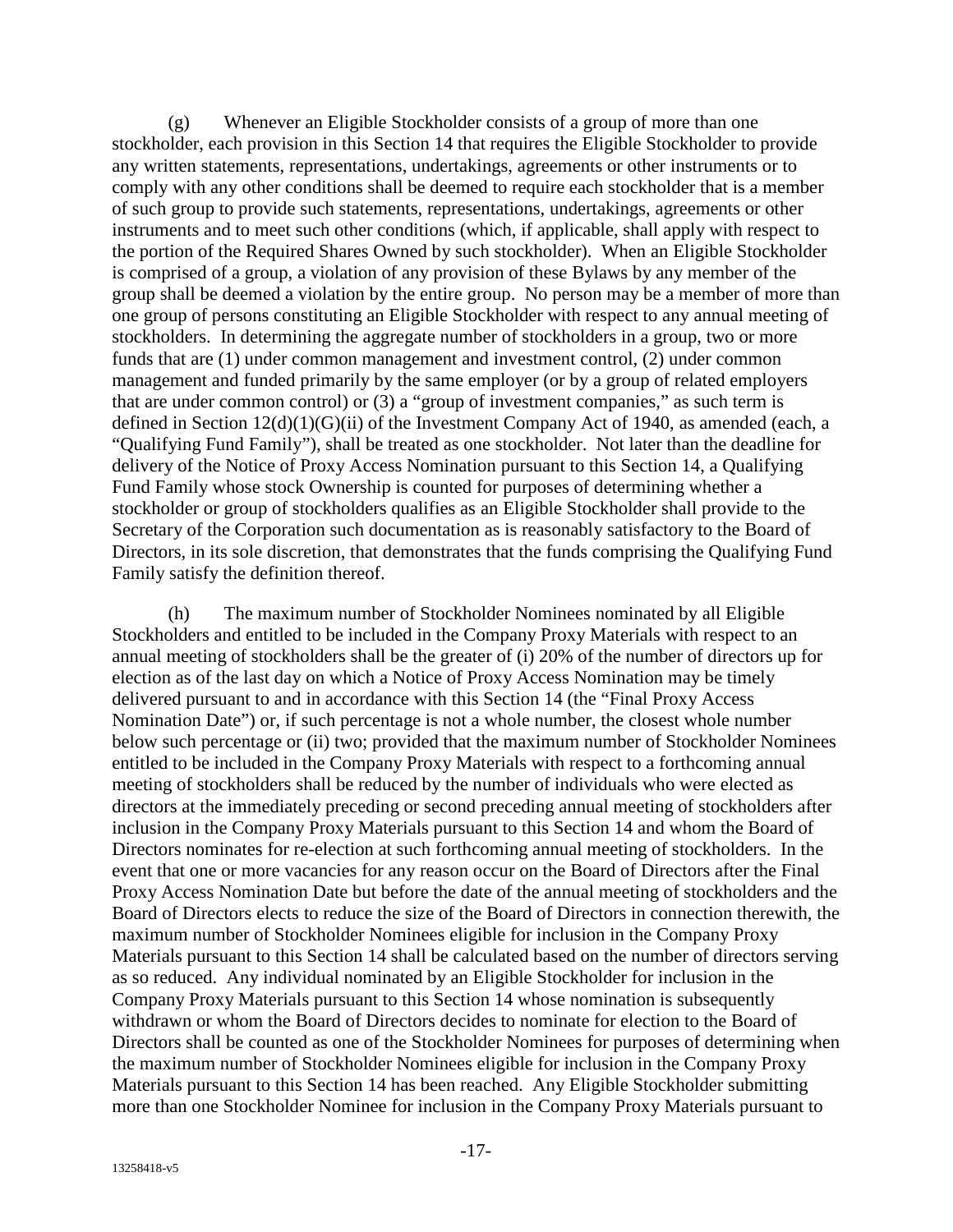this Section 14 shall rank such Stockholder Nominees based on the order that the Eligible Stockholder desires such Stockholder Nominees be selected for inclusion in the Company Proxy Materials in the event that the total number of Stockholder Nominees submitted by Eligible Stockholders pursuant to this Section 14 exceeds the maximum number of Stockholder Nominees eligible for inclusion in the Company Proxy Materials pursuant to this Section 14(h). In the event the number of Stockholder Nominees submitted by Eligible Stockholders pursuant to this Section 14 exceeds the maximum number of nominees eligible for inclusion in the Company Proxy Materials pursuant to this Section 14(h), the highest-ranking Stockholder Nominee from each Eligible Stockholder pursuant to the preceding sentence shall be selected for inclusion in the Company Proxy Materials until the maximum number is reached, proceeding in order of the number of shares of Common Stock (largest to smallest) disclosed as Owned by each Eligible Stockholder in the Notice of Proxy Access Nomination submitted to the Secretary of the Corporation. If the maximum number is not reached after the highest-ranking Stockholder Nominee from each Eligible Stockholder has been selected, this selection process shall continue as many times as necessary, following the same order each time, until the maximum number is reached. The Stockholder Nominees so selected in accordance with this Section 14(h) shall be the only Stockholder Nominees entitled to be included in the Company Proxy Materials and, following such selection, if the Stockholder Nominees so selected are not included in the Company Proxy Materials or are not submitted for election for any reason (other than the failure of the Corporation to comply with this Section 14), no other Stockholder Nominees shall be included in the Company Proxy Materials pursuant to this Section 14.

(i) The Corporation shall not be required to include, pursuant to this Section 14, a Stockholder Nominee in the Company Proxy Materials for any annual meeting of stockholders (1) for which meeting the Secretary of the Corporation receives a notice that the Eligible Stockholder or any other stockholder has nominated one or more individuals for election to the Board of Directors pursuant to the advance notice requirements for stockholder nominees for director set forth in Section 11 of this Article II, (2) if the Eligible Stockholder who has nominated such Stockholder Nominee has engaged in or is currently engaged in, or has been or is a "participant" in another person's, "solicitation," each within the meaning of Rule 14a-1(l) under the Exchange Act, in support of the election of any individual as a director at the annual meeting other than its Stockholder Nominee(s) or a nominee of the Board of Directors, (3) if such Stockholder Nominee would not qualify as an Independent Director, (4) if the election of such Stockholder Nominee as a director would cause the Corporation to fail to comply with these Bylaws, the charter of the Corporation, the rules and listing standards of any national securities exchange on which any securities of the Corporation are listed or over-the-counter market on which any securities of the Corporation are traded, or any applicable state or federal law, rule or regulation, (5) if such Stockholder Nominee is or has been, within the past three years, an officer or director of a competitor, as defined in Section 8 of the Clayton Antitrust Act of 1914, (6) if such Stockholder Nominee is a defendant in or named subject of a pending criminal proceeding (excluding traffic violations and other minor offenses) or has been convicted or has pleaded nolo contendere in such a criminal proceeding within the past ten years, (7) if such Stockholder Nominee is subject to any order of the type specified in Rule 506(d) of Regulation D promulgated under the Securities Act of 1933, as amended, (8) if the Eligible Stockholder who has nominated such Stockholder Nominee or such Stockholder Nominee provides any facts, statements or information to the Corporation or the stockholders required or requested pursuant to this Section 14 that is not true, correct and complete in all material respects or that omits a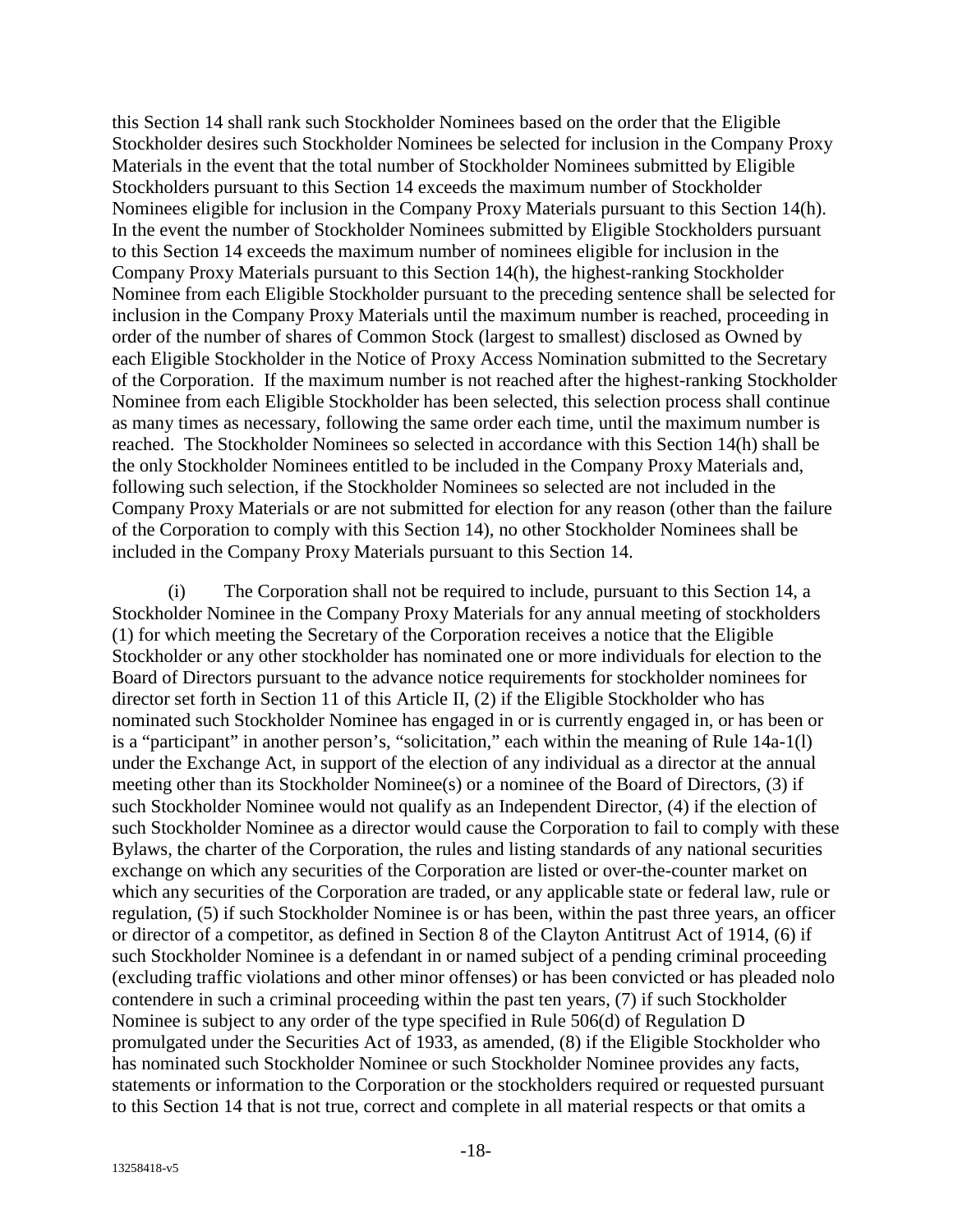material fact necessary to make such facts, statements or information, in light of the circumstances in which they were provided, not misleading, or that otherwise contravenes any of the agreements, representations or undertakings made by such Eligible Stockholder or Stockholder Nominee pursuant to this Section 14 or (9) if the Eligible Stockholder who has nominated such Stockholder Nominee or such Stockholder Nominee fails to comply with any of its obligations pursuant to this Section 14, in each instance as determined by the Board of Directors, in its sole discretion.

(j) Notwithstanding anything to the contrary set forth herein, the Board of Directors or the officer of the Corporation presiding at an annual meeting shall declare a nomination by an Eligible Stockholder to be invalid, and such nomination shall be disregarded notwithstanding that proxies in respect of such vote may have been received by the Corporation, if (1) the Stockholder Nominee(s) and/or the applicable Eligible Stockholder shall have failed to comply with its or their obligations under this Section 14, as determined by the Board of Directors or such officer, or (2) the Eligible Stockholder, or a qualified representative thereof, does not appear at the annual meeting of stockholders to present the nomination of the Stockholder Nominee(s) included in the Company Proxy Materials pursuant to this Section 14. For purposes of this Section 14(j), to be considered a qualified representative of a stockholder, a person must be a duly authorized officer, manager or partner of such stockholder or must be authorized by a writing executed by such stockholder or an electronic transmission delivered by such stockholder to act for such stockholder as its proxy at the annual meeting of stockholders and such person must produce such writing or electronic transmission, or a reliable reproduction thereof, at such annual meeting.

(k) Any Stockholder Nominee who is included in the Company Proxy Materials for an annual meeting of stockholders but either (1) withdraws from or becomes ineligible or unavailable for election to the Board of Directors at such annual meeting or (2) does not receive a number of "for" votes equal to at least 25% of the number of votes cast by stockholders in the election of such Stockholder Nominee at such annual meeting shall be ineligible for inclusion in the Company Proxy Materials as a Stockholder Nominee pursuant to this Section 14 for the next two annual meetings of stockholders. For the avoidance of doubt, this Section 14(k) shall not prevent any stockholder from nominating any individual to the Board of Directors pursuant to and in accordance with Section 11 of Article II.

(l) This Section 14 provides the exclusive method for a stockholder to require the Corporation to include nominee(s) for election to the Board of Directors in the Company Proxy Materials.

# **ARTICLE III**

# **DIRECTORS**

Section 1. GENERAL POWERS. The business and affairs of the Corporation shall be managed under the direction of its Board of Directors.

Section 2. NUMBER, TENURE AND QUALIFICATIONS. At any regular meeting or at any special meeting called for that purpose, a majority of the entire Board of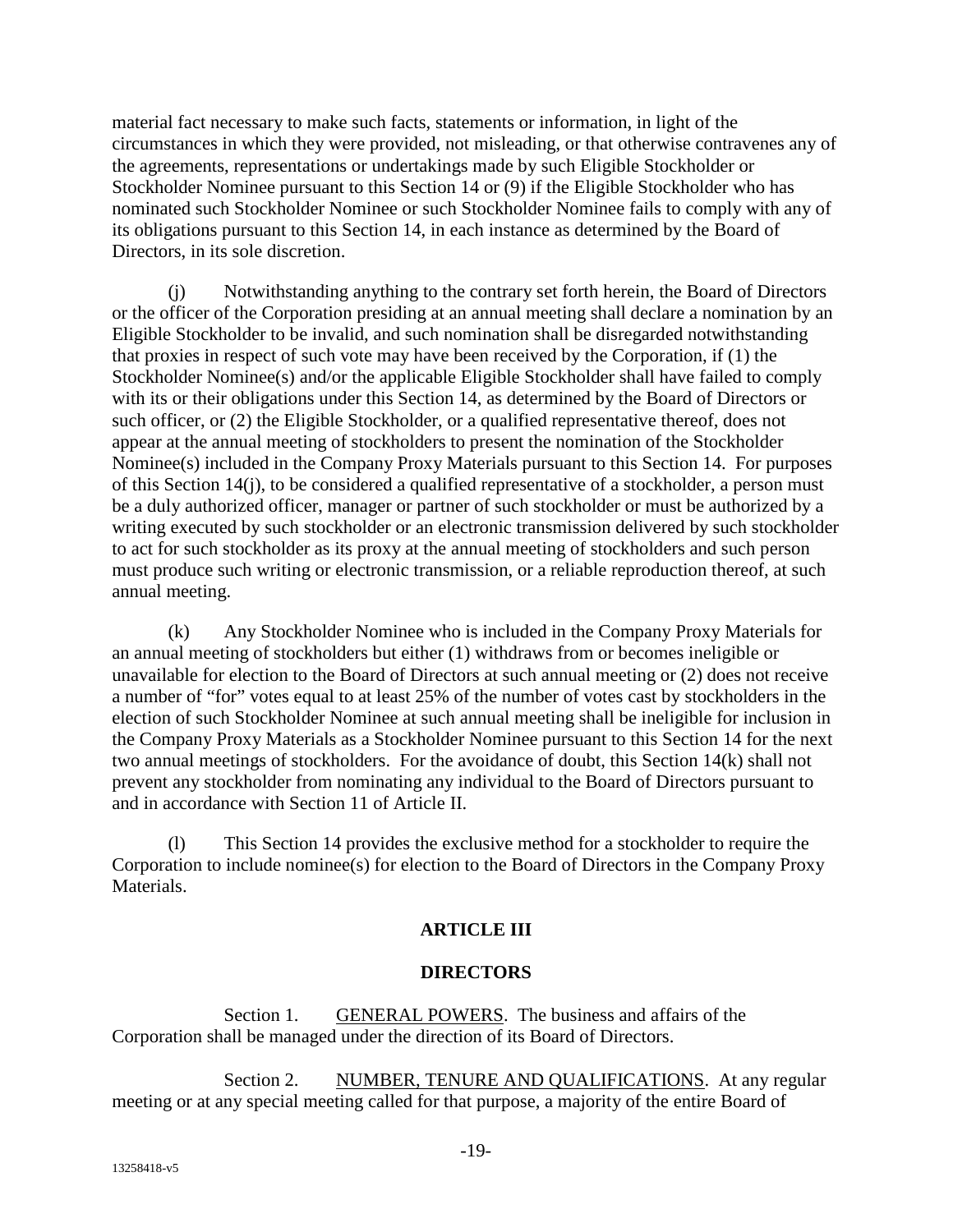Directors may establish, increase or decrease the number of directors, provided that the number thereof shall never be less than three, nor more than 13, and further provided that the tenure of office of a director shall not be affected by any decrease in the number of directors. A director shall be an individual at least 21 years of age who is not under a legal disability. Any director of the Corporation may resign at any time by delivering his or her resignation to the Board of Directors, the chair of the board or the secretary. Any resignation shall take effect immediately upon its receipt or at such later time specified in the resignation. The acceptance of a resignation shall not be necessary to make it effective unless otherwise stated in the resignation.

Section 3. ANNUAL AND REGULAR MEETINGS. An annual meeting of the Board of Directors shall be held immediately after and at the same place as the annual meeting of stockholders, no notice other than this Bylaw being necessary. In the event such meeting is not so held, the meeting may be held at such time and place as shall be specified in a notice given as hereinafter provided for special meetings of the Board of Directors. The Board of Directors may provide, by resolution, the time and place for the holding of regular meetings of the Board of Directors without other notice than such resolution.

Section 4. SPECIAL MEETINGS. Special meetings of the Board of Directors may be called by or at the request of the chair of the board, the chief executive officer, the president or by a majority of the directors then in office. The person or persons authorized to call special meetings of the Board of Directors may fix any place as the place for holding any special meeting of the Board of Directors called by them. The Board of Directors may provide, by resolution, the time and place for the holding of special meetings of the Board of Directors without other notice than such resolution.

Section 5. NOTICE. Notice of any special meeting of the Board of Directors shall be delivered personally or by telephone, electronic mail, facsimile transmission, United States mail or courier to each director at his or her business or residence address. Notice by personal delivery, telephone, electronic mail or facsimile transmission shall be given at least 24 hours prior to the meeting. Notice by United States mail shall be given at least three days prior to the meeting. Notice by courier shall be given at least two days prior to the meeting. Telephone notice shall be deemed to be given when the director or his or her agent is personally given such notice in a telephone call to which the director or his or her agent is a party. Electronic mail notice shall be deemed to be given upon transmission of the message to the electronic mail address given to the Corporation by the director. Facsimile transmission notice shall be deemed to be given upon completion of the transmission of the message to the number given to the Corporation by the director and receipt of a completed answer-back indicating receipt. Notice by United States mail shall be deemed to be given when deposited in the United States mail properly addressed, with postage thereon prepaid. Notice by courier shall be deemed to be given when deposited with or delivered to a courier properly addressed. Neither the business to be transacted at, nor the purpose of, any annual, regular or special meeting of the Board of Directors need be stated in the notice, unless specifically required by statute or these Bylaws.

Section 6. QUORUM. A majority of the directors shall constitute a quorum for transaction of business at any meeting of the Board of Directors, provided that, if less than a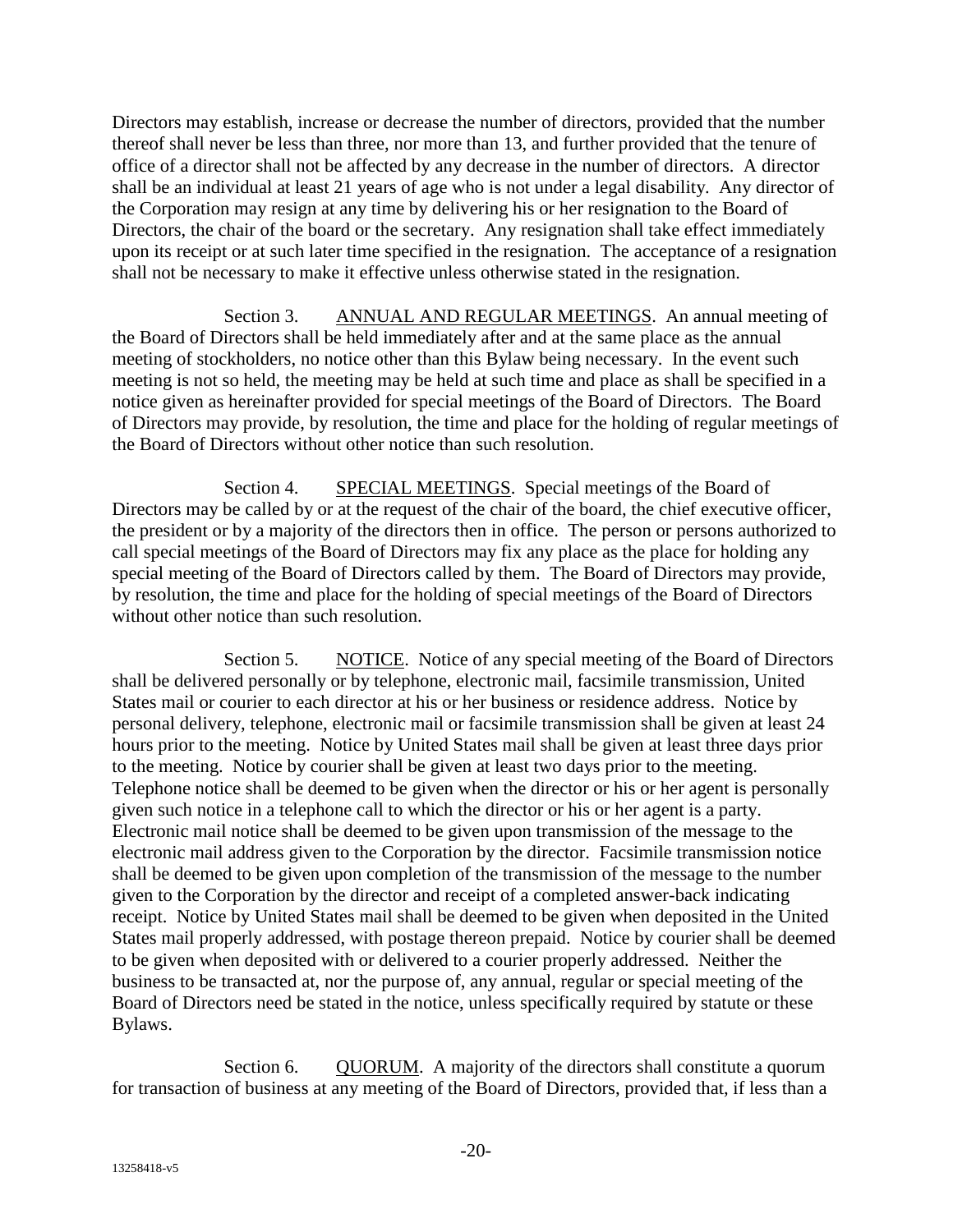majority of such directors is present at such meeting, a majority of the directors present may adjourn the meeting from time to time without further notice, and provided further that if, pursuant to applicable law, the charter of the Corporation or these Bylaws, the vote of a majority or other percentage of a particular group of directors is required for action, a quorum must also include a majority of such group.

The directors present at a meeting which has been duly called and at which a quorum was established may continue to transact business until adjournment, notwithstanding the withdrawal of enough directors to leave less than a quorum.

Section 7. VOTING. The action of a majority of the directors present at a meeting at which a quorum is present shall be the action of the Board of Directors, unless the concurrence of a greater proportion is required for such action by applicable law, the charter or these Bylaws. If enough directors have withdrawn from a meeting to leave less than a quorum but the meeting is not adjourned, the action of the majority of that number of directors necessary to constitute a quorum at such meeting shall be the action of the Board of Directors, unless the concurrence of a greater proportion is required for such action by applicable law, the charter or these Bylaws.

Section 8. ORGANIZATION. At each meeting of the Board of Directors, the chair of the board or, in the absence of the chair, the vice chair of the board, if any, shall act as chair of the meeting. In the absence of both the chair and vice chair of the board, the chief executive officer or in the absence of the chief executive officer, the president or in the absence of the president, a director chosen by a majority of the directors present, shall act as chair of the meeting. The secretary or, in his or her absence, an assistant secretary of the Corporation, or in the absence of the secretary and all assistant secretaries, a person appointed by the chair of the meeting, shall act as secretary of the meeting.

Section 9. TELEPHONE MEETINGS. Directors may participate in a meeting by means of a conference telephone or other communications equipment if all persons participating in the meeting can hear each other at the same time. Participation in a meeting by these means shall constitute presence in person at the meeting.

Section 10. CONSENT BY DIRECTORS WITHOUT A MEETING. Any action required or permitted to be taken at any meeting of the Board of Directors may be taken without a meeting, if a consent in writing or by electronic transmission to such action is given by each director and is filed with the minutes of proceedings of the Board of Directors.

Section 11. VACANCIES. If for any reason any or all the directors cease to be directors, such event shall not terminate the Corporation or affect these Bylaws or the powers of the remaining directors hereunder. Any vacancy on the Board of Directors for any cause other than an increase in the number of directors may be filled by a majority of the remaining directors, even if such majority is less than a quorum. Any vacancy in the number of directors created by an increase in the number of directors may be filled by a majority vote of the entire Board of Directors and, in the case of a vacancy resulting from the removal of a director, by the stockholders by the affirmative vote of two-thirds of the votes entitled to be cast in the election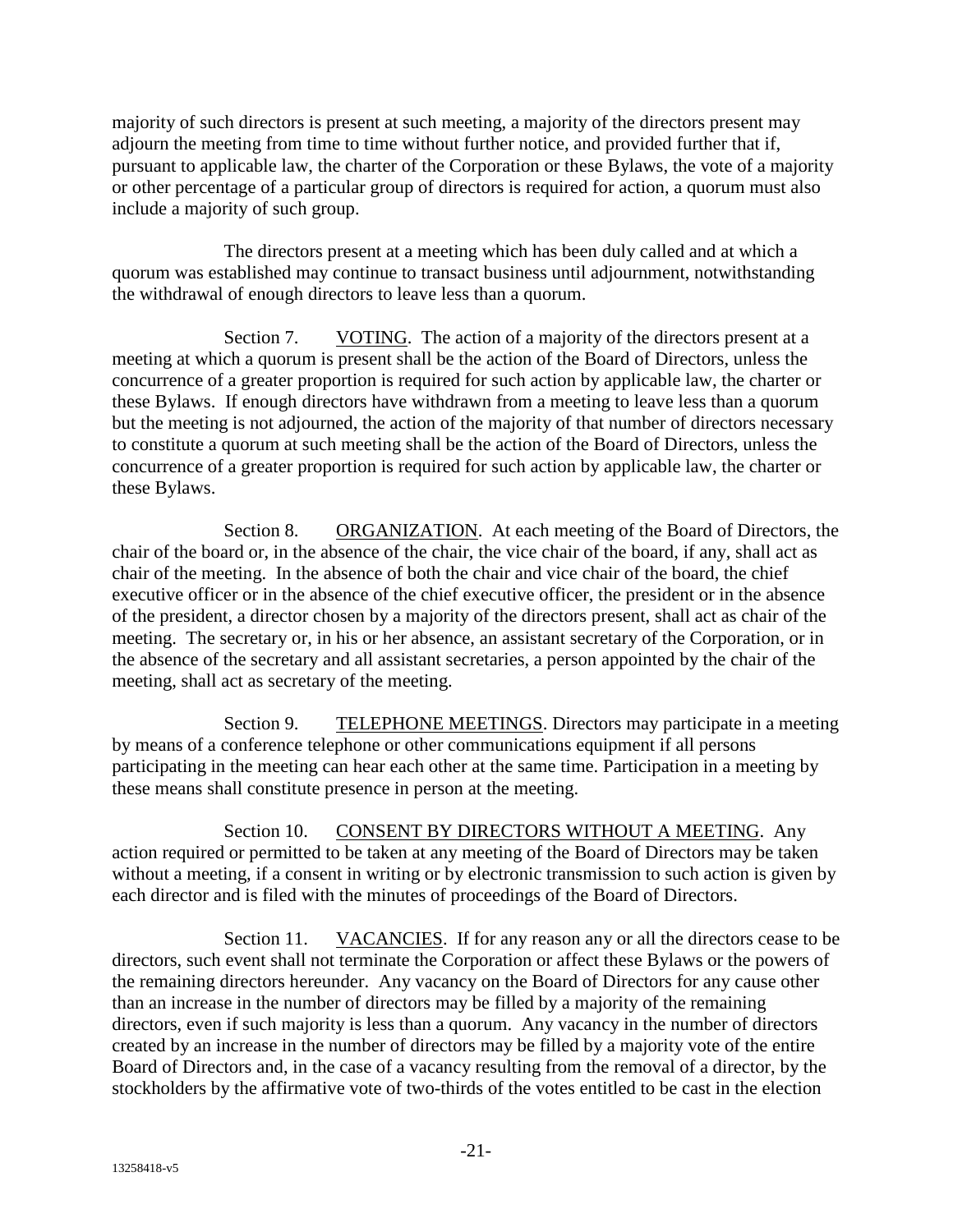of directors. However, any vacancy on the Board of Directors among the directors elected by a class or series of stock other than common stock may be filled by a majority of the remaining directors elected by that class or series or by the sole remaining director elected by that class or series, or by a majority of the stockholders of that class or series unless otherwise provided in the articles supplementary for that class or series. Any individual so elected as director shall serve until the next annual meeting of stockholders and until his or her successor is elected and qualifies.

Section 12. COMPENSATION. Directors shall not receive any stated salary for their services as directors but, by resolution of the Board of Directors, may receive compensation per year and/or per meeting and/or per visit to real property or other facilities owned or leased by the Corporation and for any service or activity they performed or engaged in as directors. Directors may be reimbursed for expenses of attendance, if any, at each annual, regular or special meeting of the Board of Directors or of any committee thereof and for their expenses, if any, in connection with each property visit and any other service or activity they performed or engaged in as directors; but nothing herein contained shall be construed to preclude any directors from serving the Corporation in any other capacity and receiving compensation therefor.

Section 13. RELIANCE. Each director and officer of the Corporation shall, in the performance of his or her duties with respect to the Corporation, be entitled to rely on any information, opinion, report or statement, including any financial statement or other financial data, prepared or presented by an officer or employee of the Corporation whom the director or officer reasonably believes to be reliable and competent in the matters presented, by a lawyer, certified public accountant or other person, as to a matter which the director or officer reasonably believes to be within the person's professional or expert competence, or, with respect to a director, by a committee of the Board of Directors on which the director does not serve, as to a matter within its designated authority, if the director reasonably believes the committee to merit confidence.

Section 14. RATIFICATION. The Board of Directors or the stockholders may ratify and make binding on the Corporation any action or inaction by the Corporation or its officers to the extent that the Board of Directors or the stockholders could have originally authorized the matter. Moreover, any action or inaction questioned in any stockholders' derivative proceeding or any other proceeding on the ground of lack of authority, defective or irregular execution, adverse interest of a director, officer or stockholder, non-disclosure, miscomputation, the application of improper principles or practices of accounting, or otherwise, may be ratified, before or after judgment, by the Board of Directors or by the stockholders, and if so ratified, shall have the same force and effect as if the questioned action or inaction had been originally duly authorized, and such ratification shall be binding upon the Corporation and its stockholders and shall constitute a bar to any claim or execution of any judgment in respect of such questioned action or inaction.

Section 15. CERTAIN RIGHTS OF DIRECTORS AND OFFICERS. A director who is not also an officer of the Corporation shall have no responsibility to devote his or her full time to the affairs of the Corporation. Any director or officer, in his or her personal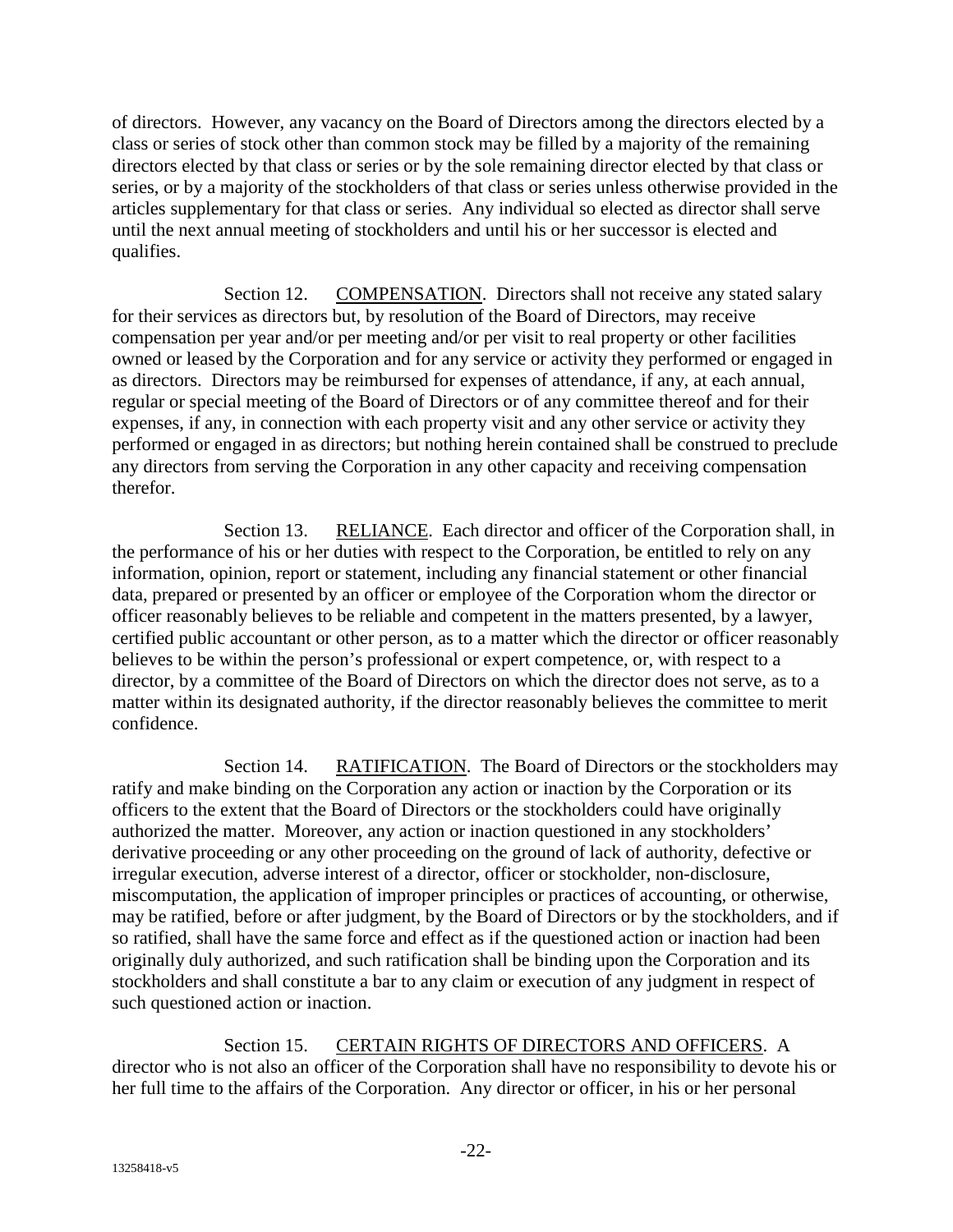capacity or in a capacity as an affiliate, employee, or agent of any other person, or otherwise, may have business interests and engage in business activities similar to, in addition to or in competition with those of or relating to the Corporation.

# **ARTICLE IV**

### **COMMITTEES**

Section 1. NUMBER, TENURE AND QUALIFICATIONS. The Board of Directors may appoint from among its members an Executive Committee, an Audit Committee, a Compensation Committee, a Nominating and Corporate Governance Committee and other committees, composed of one or more directors, to serve at the pleasure of the Board of Directors.

Section 2. POWERS. The Board of Directors may delegate to committees appointed under Section 1 of this Article any of the powers of the Board of Directors, except as prohibited by law.

Section 3. MEETINGS. Notice of committee meetings shall be given in the same manner as notice for special meetings of the Board of Directors. A majority of the members of the committee shall constitute a quorum for the transaction of business at any meeting of the committee. The act of a majority of the committee members present at a meeting shall be the act of such committee. The Board of Directors may designate a chair of any committee, and such chair or, in the absence of a chair, any two members of any committee (if there are at least two members of the Committee) may fix the time and place of its meeting unless the Board shall otherwise provide. In the absence of any member of any such committee, the members thereof present at any meeting, whether or not they constitute a quorum, may appoint another director to act in the place of such absent member. Each committee shall keep minutes of its proceedings.

Section 4. TELEPHONE MEETINGS. Members of a committee of the Board of Directors may participate in a meeting by means of a conference telephone or other communications equipment if all persons participating in the meeting can hear each other at the same time. Participation in a meeting by these means shall constitute presence in person at the meeting.

Section 5. CONSENT BY COMMITTEES WITHOUT A MEETING. Any action required or permitted to be taken at any meeting of a committee of the Board of Directors may be taken without a meeting, if a consent in writing or by electronic transmission to such action is given by each member of the committee and is filed with the minutes of proceedings of such committee.

Section 6. VACANCIES. Subject to the provisions hereof, the Board of Directors shall have the power at any time to change the membership of any committee, to fill any vacancy, to designate an alternate member to replace any absent or disqualified member or to dissolve any such committee.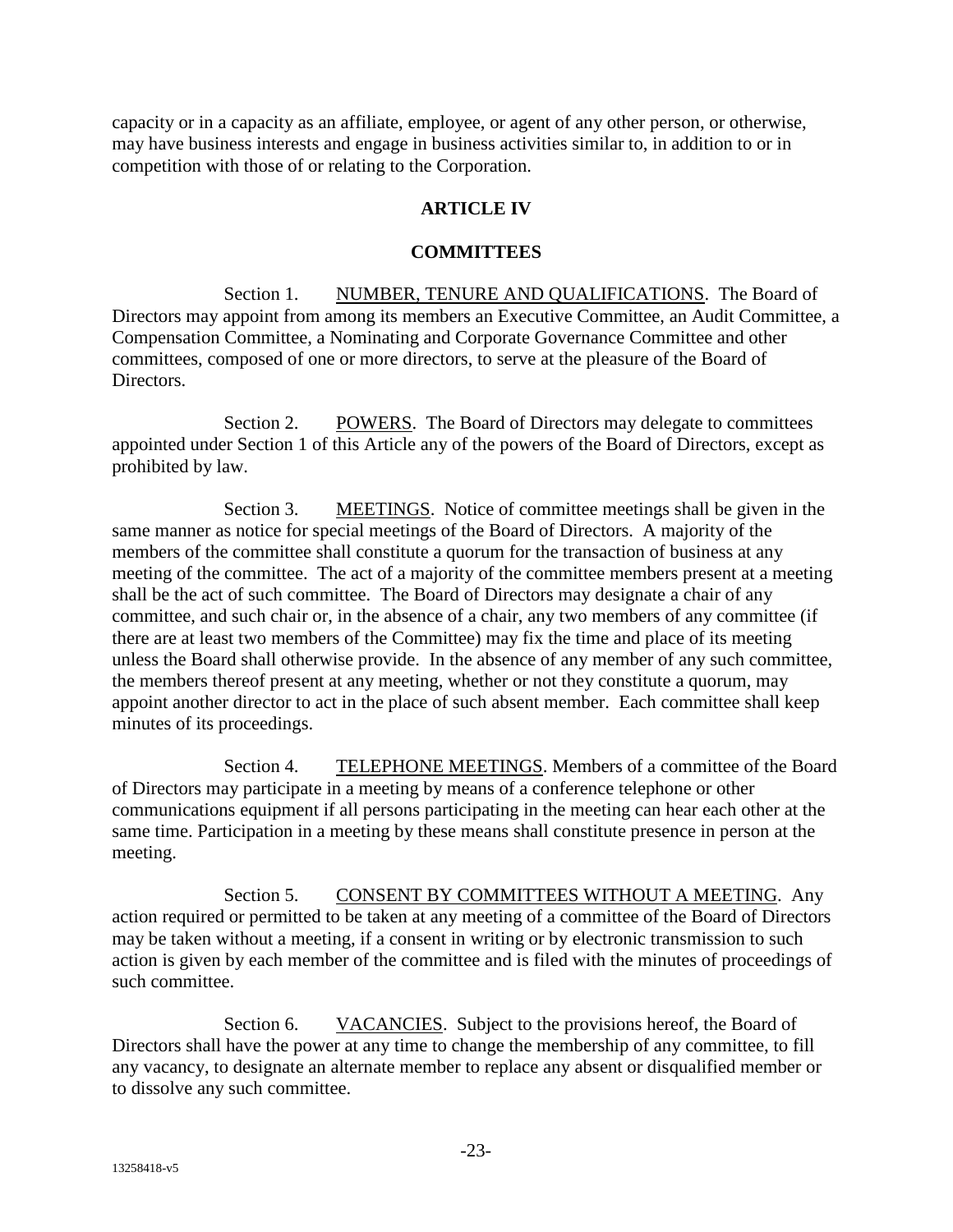Section 7. EMERGENCY. In the event of a state of disaster of sufficient severity or other emergency condition, the result of which a quorum of the Board of Directors under Article III of these Bylaws cannot readily be obtained (an "Emergency"), any two or more available members of the then incumbent Board shall constitute a committee of the Board with the full power of the Board to conduct and manage the affairs and business of the Corporation in accordance with the provisions of this Article IV. Any provisions of the Bylaws (other than this Section 7) and any resolutions which are contrary to the provisions of this Section 7 or to the provisions of any such implementing resolutions shall be suspended until it shall be determined by such Committee acting under this Section 7 that it shall be to the advantage of the Corporation to resume the conduct and management of its affairs and business under all the other provisions of these Bylaws.

## **ARTICLE V**

### **OFFICERS**

Section 1. GENERAL PROVISIONS. The officers of the Corporation shall include a president, a secretary and a treasurer and may include a chair of the board, a vice chair of the board, a chief executive officer, one or more vice presidents, a chief operating officer, a chief financial officer, one or more assistant secretaries and one or more assistant treasurers. In addition, the Board of Directors may from time to time elect such other officers with such powers and duties as they shall deem necessary or desirable. The officers of the Corporation shall be elected annually by the Board of Directors, except that the chief executive officer or president may from time to time appoint one or more vice presidents, assistant secretaries and assistant treasurers or other officers. Each officer shall serve until his or her successor is elected and qualifies or until his or her death, or his or her resignation or removal in the manner hereinafter provided. Any two or more offices except president and vice president may be held by the same person. Election of an officer or agent shall not of itself create contract rights between the Corporation and such officer or agent.

Section 2. REMOVAL AND RESIGNATION. Any officer or agent of the Corporation may be removed, with or without cause, by the Board of Directors if in its judgment the best interests of the Corporation would be served thereby, but such removal shall be without prejudice to the contract rights, if any, of the person so removed. Any officer of the Corporation may resign at any time by delivering his or her resignation to the Board of Directors, the chair of the board, the president or the secretary. Any resignation shall take effect immediately upon its receipt or at such later time specified in the resignation. The acceptance of a resignation shall not be necessary to make it effective unless otherwise stated in the resignation. Such resignation shall be without prejudice to the contract rights, if any, of the Corporation.

Section 3. VACANCIES. A vacancy in any office may be filled by the Board of Directors for the balance of the term.

Section 4. CHIEF EXECUTIVE OFFICER. The Board of Directors may designate a chief executive officer. In the absence of such designation, the chair of the board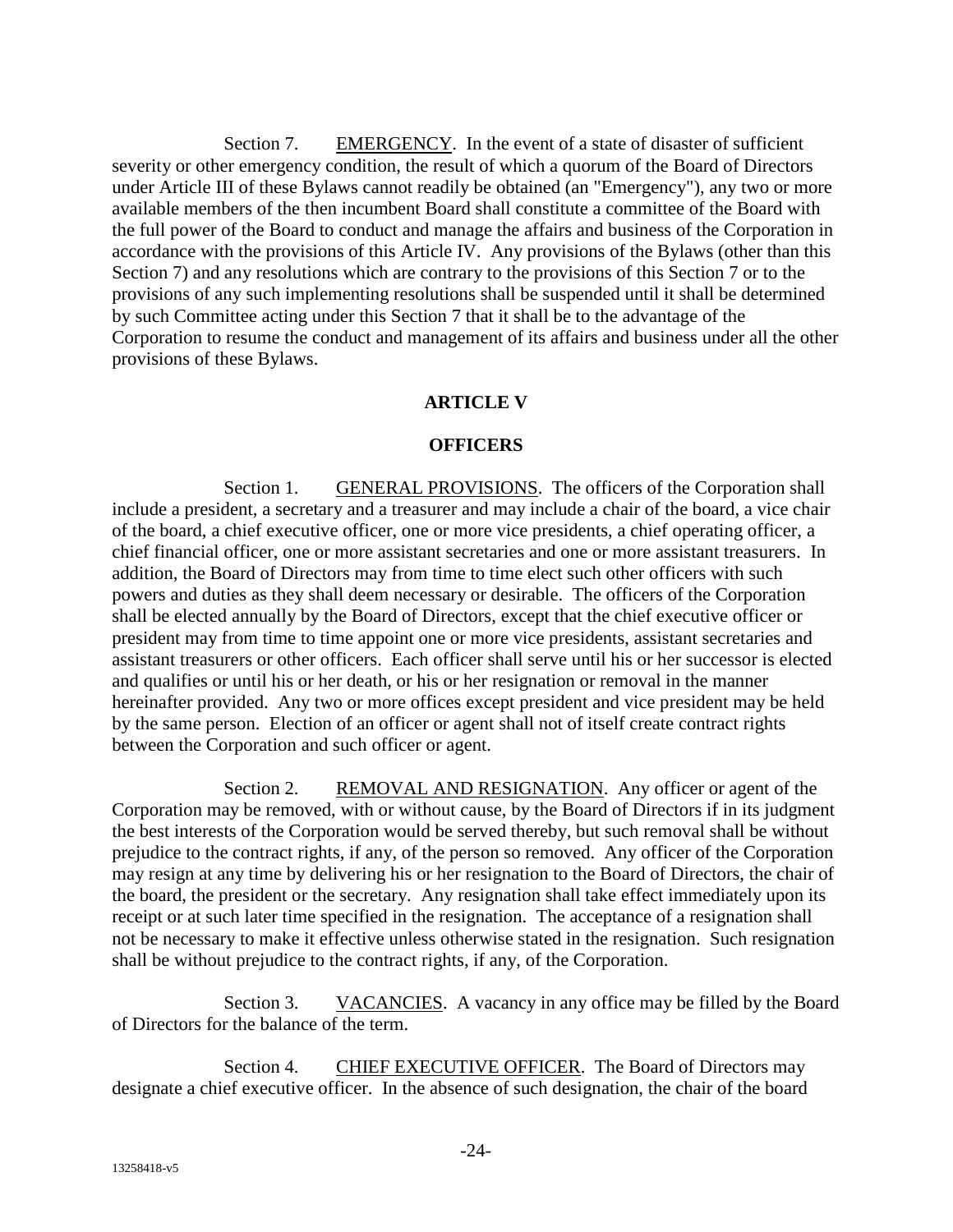shall be the chief executive officer of the Corporation. The chief executive officer shall have general responsibility for implementation of the policies of the Corporation, as determined by the Board of Directors, and for the management of the business and affairs of the Corporation. He or she may execute any deed, mortgage, bond, contract or other instrument, except in cases where the execution thereof shall be expressly delegated by the Board of Directors or by these Bylaws to some other officer or agent of the Corporation or shall be required by law to be otherwise executed; and in general shall perform all duties incident to the office of chief executive officer and such other duties as may be prescribed by the Board of Directors from time to time.

Section 5. CHIEF OPERATING OFFICER. The Board of Directors may designate a chief operating officer. The chief operating officer shall have the responsibilities and duties as determined by the Board of Directors or the chief executive officer.

Section 6. CHIEF FINANCIAL OFFICER. The Board of Directors may designate a chief financial officer. The chief financial officer shall have the responsibilities and duties as determined by the Board of Directors or the chief executive officer.

Section 7. CHAIR OF THE BOARD. The Board of Directors shall designate a chair of the board. The chair of the board shall preside over the meetings of the Board of Directors and of the stockholders at which he shall be present. The chair of the board shall perform such other duties as may be assigned to him or her by the Board of Directors.

Section 8. PRESIDENT. In the absence of a chief executive officer, the president shall in general supervise and control all of the business and affairs of the Corporation. In the absence of a designation of a chief operating officer by the Board of Directors, the president shall be the chief operating officer. He or she may execute any deed, mortgage, bond, contract or other instrument, except in cases where the execution thereof shall be expressly delegated by the Board of Directors or by these Bylaws to some other officer or agent of the Corporation or shall be required by law to be otherwise executed; and in general shall perform all duties incident to the office of president and such other duties as may be prescribed by the Board of Directors from time to time.

Section 9. VICE PRESIDENTS. In the absence of the president or in the event of a vacancy in such office, the vice president (or in the event there be more than one vice president, the vice presidents in the order designated at the time of their election or, in the absence of any designation, then in the order of their election) shall perform the duties of the president and when so acting shall have all the powers of and be subject to all the restrictions upon the president; and shall perform such other duties as from time to time may be assigned to such vice president by the president or by the Board of Directors. The Board of Directors may designate one or more vice presidents as executive vice president, senior vice president, or as vice president for particular areas of responsibility.

Section 10. SECRETARY. The secretary shall (a) keep the minutes of the proceedings of the stockholders, the Board of Directors and committees of the Board of Directors in one or more books provided for that purpose; (b) see that all notices are duly given in accordance with the provisions of these Bylaws or as required by law; (c) be custodian of the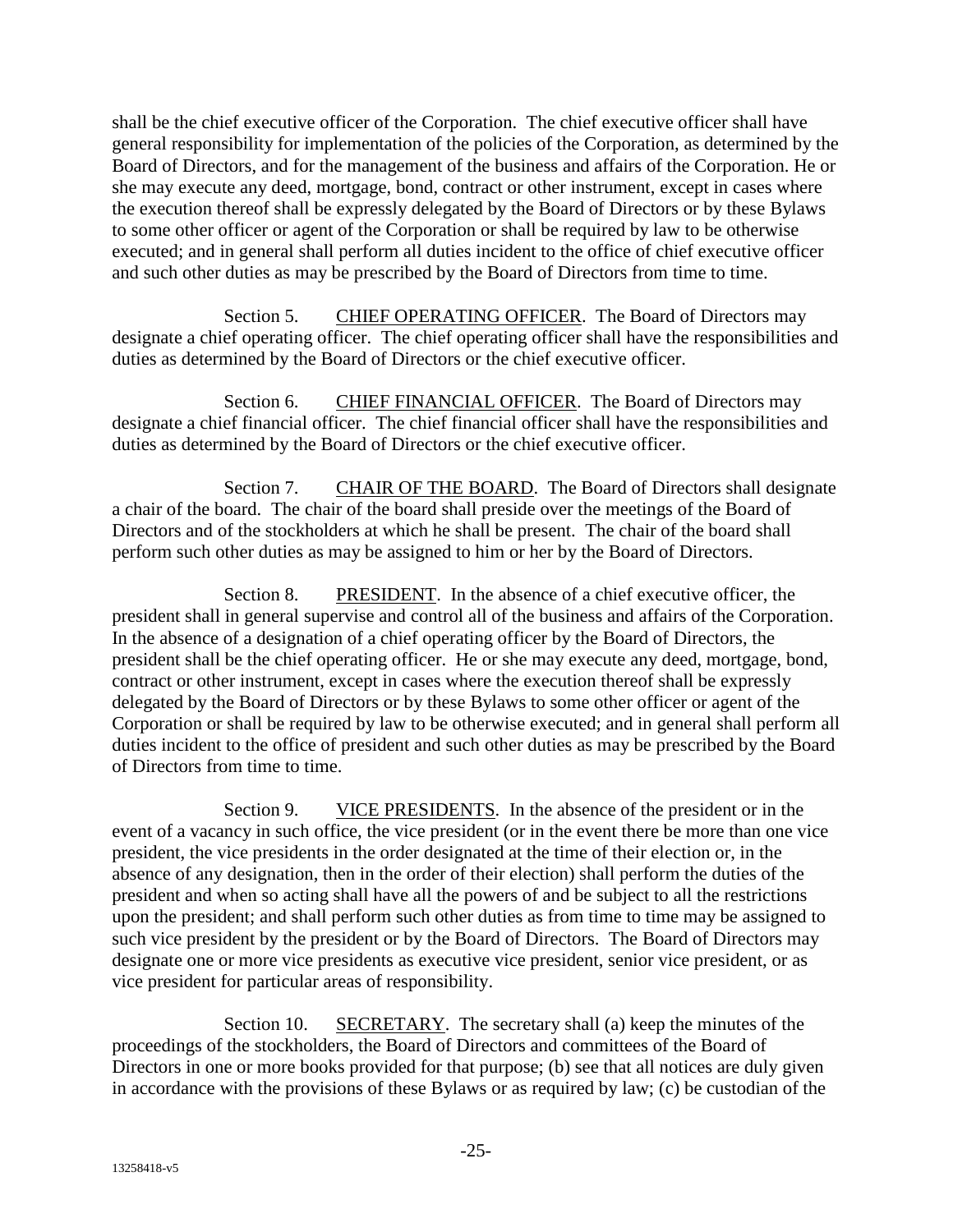corporate records and of the seal of the Corporation; (d) keep or cause to be kept by the transfer agent of the Corporation or other person a register of the post office address of each stockholder which shall be furnished to the secretary by such stockholder; (e) have general charge of the stock transfer books of the Corporation; and (f) in general perform such other duties as from time to time may be assigned to him by the chief executive officer, the president or by the Board of Directors.

Section 11. TREASURER. The treasurer shall have the custody of the funds and securities of the Corporation and shall keep full and accurate accounts of receipts and disbursements in books belonging to the Corporation and shall deposit all moneys and other valuable effects in the name and to the credit of the Corporation in such depositories as may be designated by the Board of Directors. In the absence of a designation of a chief financial officer by the Board of Directors, the treasurer shall be the chief financial officer of the Corporation.

The treasurer shall disburse the funds of the Corporation as may be ordered by the Board of Directors, taking proper vouchers for such disbursements, and shall render to the president and Board of Directors, at the regular meetings of the Board of Directors or whenever it may so require, an account of all his or her transactions as treasurer and of the financial condition of the Corporation.

Section 12. ASSISTANT SECRETARIES AND ASSISTANT TREASURERS. The assistant secretaries and assistant treasurers, in general, shall perform such duties as shall be assigned to them by the secretary or treasurer, respectively, or by the president or the Board of Directors.

Section 13. COMPENSATION. The compensation of the officers shall be fixed from time to time by or under the authority of the Board of Directors and no officer shall be prevented from receiving such compensation by reason of the fact that he is also a director.

# **ARTICLE VI**

# **CONTRACTS, LOANS, CHECKS AND DEPOSITS**

Section 1. CONTRACTS. The Board of Directors may authorize any officer or agent to enter into any contract or to execute and deliver any instrument in the name of and on behalf of the Corporation and such authority may be general or confined to specific instances. Any agreement, deed, mortgage, lease or other document shall be valid and binding upon the Corporation when duly authorized or ratified by action of the Board of Directors and executed by an authorized person.

Section 2. CHECKS AND DRAFTS. All checks, drafts or other orders for the payment of money, notes or other evidences of indebtedness issued in the name of the Corporation shall be signed by such officer or agent of the Corporation in such manner as shall from time to time be determined by the Board of Directors.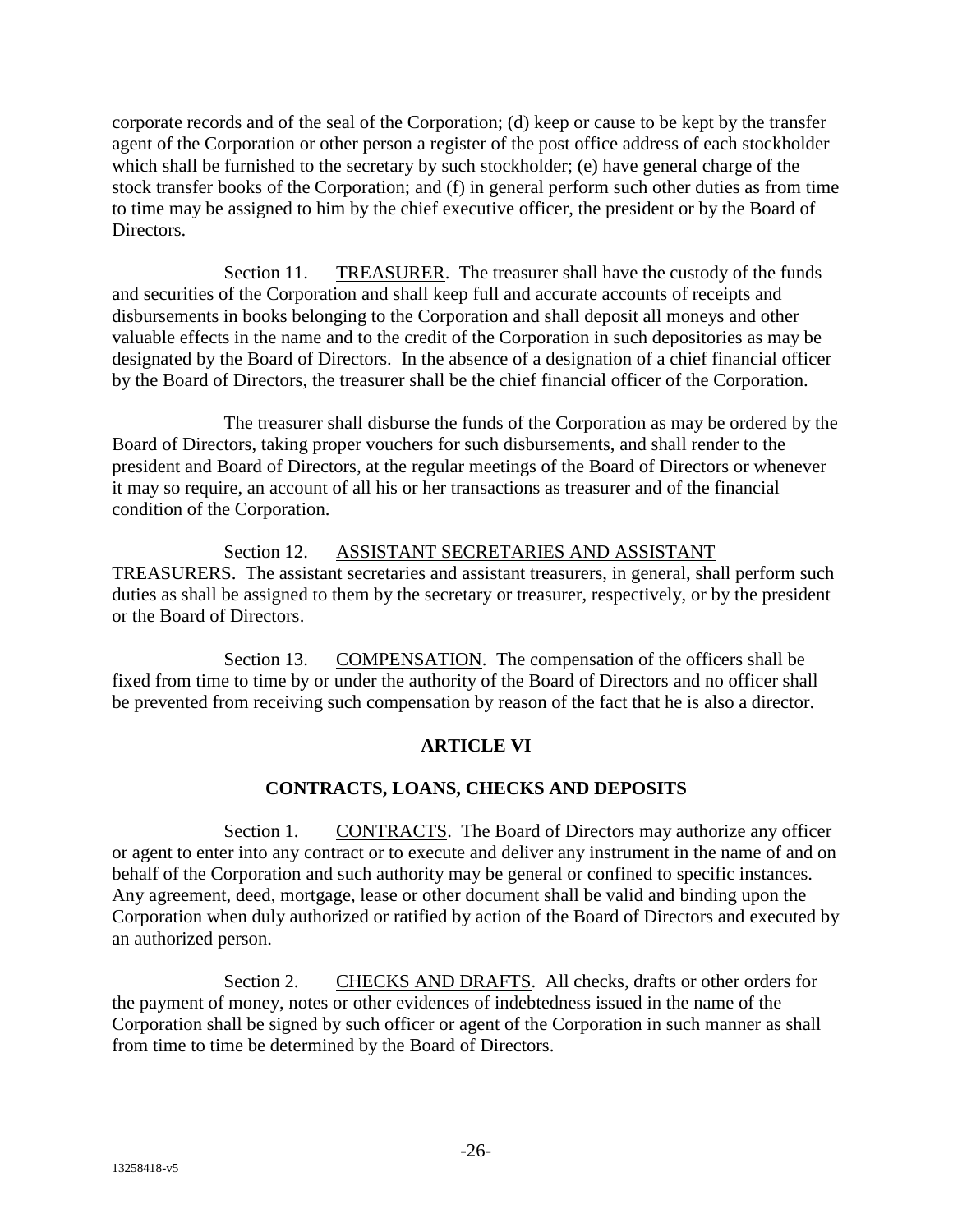Section 3. DEPOSITS. All funds of the Corporation not otherwise employed shall be deposited or invested from time to time to the credit of the Corporation as the Board of Directors, the chief executive officer, the chief financial officer, or any other officer designated by the Board of Directors may determine.

# **ARTICLE VII**

#### **STOCK**

Section 1. CERTIFICATES. Except as may be otherwise provided by the Board of Directors, stockholders of the Corporation are not entitled to certificates representing the shares of stock held by them. In the event that the Corporation issues shares of stock represented by certificates, such certificates shall be in such form as prescribed by the Board of Directors or a duly authorized officer, shall contain the statements and information required by the MGCL and shall be signed by the officers of the Corporation in the manner permitted by the MGCL. In the event that the Corporation issues shares of stock without certificates, to the extent then required by the MGCL, the Corporation shall provide to the record holders of such shares a written statement of the information required by the MGCL to be included on stock certificates. There shall be no differences in the rights and obligations of stockholders based on whether or not their shares are represented by certificates.

Section 2. TRANSFERS. All transfers of shares of stock shall be made on the books of the Corporation, by the holder of the shares, in person or by his or her attorney, in such manner as the Board of Directors or any officer of the Corporation may prescribe and, if such shares are certificated, upon surrender of certificates duly endorsed. The issuance of a new certificate upon the transfer of certificated shares is subject to the determination of the Board of Directors that such shares shall no longer be represented by certificates. Upon the transfer of uncertificated shares, to the extent then required by the MGCL, the Corporation shall provide to record holders of such shares a written statement of the information required by the MGCL to be included on stock certificates.

The Corporation shall be entitled to treat the holder of record of any share of stock as the holder in fact thereof and, accordingly, shall not be bound to recognize any equitable or other claim to or interest in such share or on the part of any other person, whether or not it shall have express or other notice thereof, except as otherwise provided by the laws of the State of Maryland.

Notwithstanding the foregoing, transfers of shares of any class or series of stock will be subject in all respects to the charter of the Corporation and all of the terms and conditions contained therein.

Section 3. REPLACEMENT CERTIFICATE. Any officer of the Corporation may direct a new certificate or certificates to be issued in place of any certificate or certificates theretofore issued by the Corporation alleged to have been lost, destroyed, stolen or mutilated, upon the making of an affidavit of that fact by the person claiming the certificate to be lost, destroyed, stolen or mutilated; provided, however, if such shares have ceased to be certificated,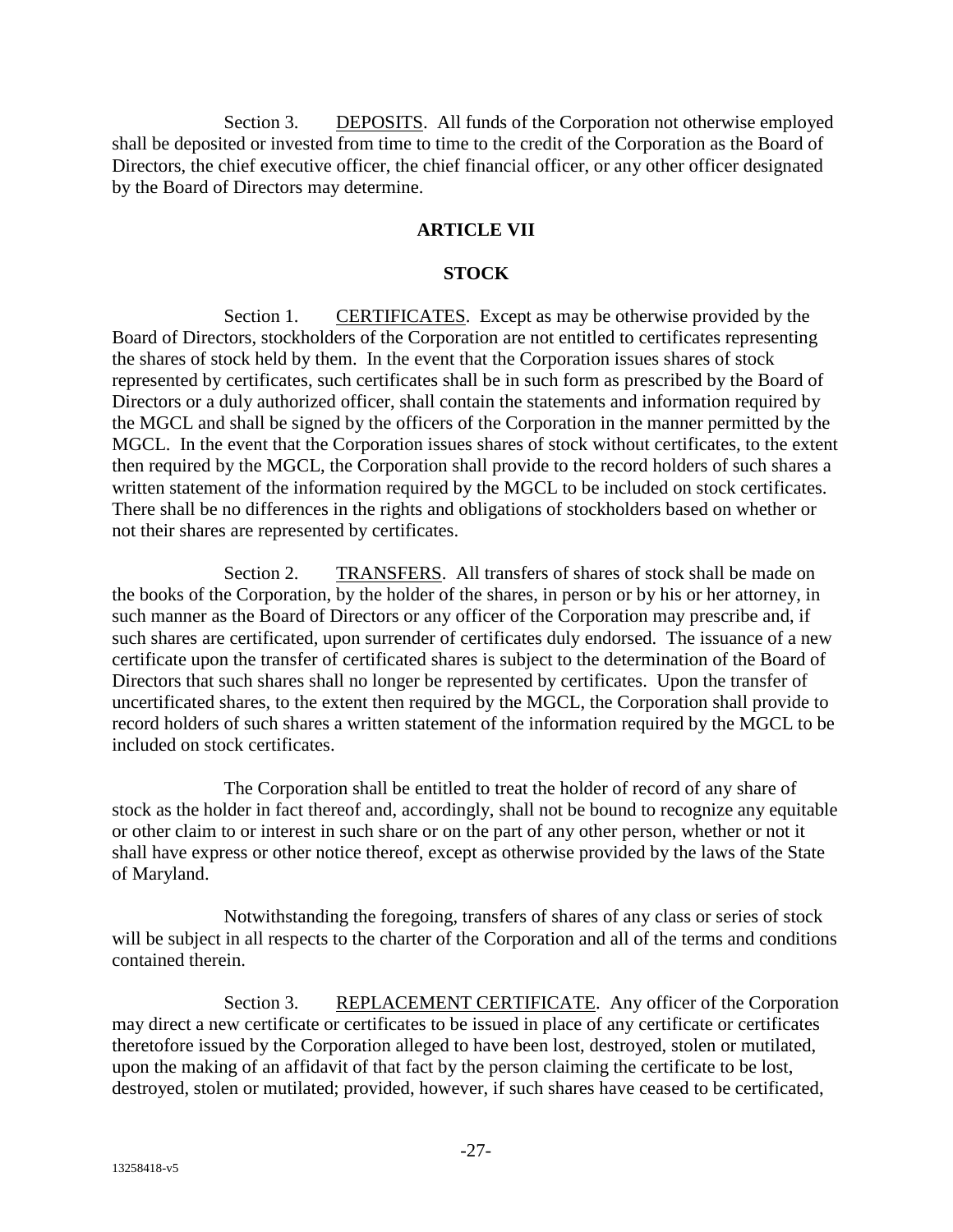no new certificate shall be issued unless requested in writing by such stockholder and the Board of Directors has determined that such certificates may be issued. Unless otherwise determined by an officer of the Corporation, the owner of such lost, destroyed, stolen or mutilated certificate or certificates, or his or her legal representative, shall be required, as a condition precedent to the issuance of a new certificate or certificates, to give the Corporation a bond in such sums as it may direct as indemnity against any claim that may be made against the Corporation.

Section 4. FIXING OF RECORD DATE. The Board of Directors may set, in advance, a record date for the purpose of determining stockholders entitled to notice of or to vote at any meeting of stockholders or determining stockholders entitled to receive payment of any dividend or the allotment of any other rights, or in order to make a determination of stockholders for any other proper purpose. Such date, in any case, shall not be prior to the close of business on the day the record date is fixed and shall be not more than 90 days and, in the case of a meeting of stockholders, not less than ten days, before the date on which the meeting or particular action requiring such determination of stockholders of record is to be held or taken.

When a record date for the determination of stockholders entitled to notice of and to vote at any meeting of stockholders has been set as provided in this section, such record date shall continue to apply to the meeting if adjourned or postponed, except if the meeting is adjourned to a date more than 120 days or postponed to a date more than 90 days after the record date originally fixed for the meeting, in which case a new record date for such meeting may be determined as set forth herein.

Section 5. STOCK LEDGER. The Corporation shall maintain at its principal office or at the office of its counsel, accountants or transfer agent, an original or duplicate stock ledger containing the name and address of each stockholder and the number of shares of each class held by such stockholder.

Section 6. FRACTIONAL STOCK; ISSUANCE OF UNITS. The Board of Directors may issue fractional stock or provide for the issuance of scrip, all on such terms and under such conditions as they may determine. Notwithstanding any other provision of the charter or these Bylaws, the Board of Directors may issue units consisting of different securities of the Corporation. Any security issued in a unit shall have the same characteristics as any identical securities issued by the Corporation, except that the Board of Directors may provide that for a specified period securities of the Corporation issued in such unit may be transferred on the books of the Corporation only in such unit.

#### **ARTICLE VIII**

# **ACCOUNTING YEAR**

The Board of Directors shall have the power, from time to time, to fix the fiscal year of the Corporation by a duly adopted resolution.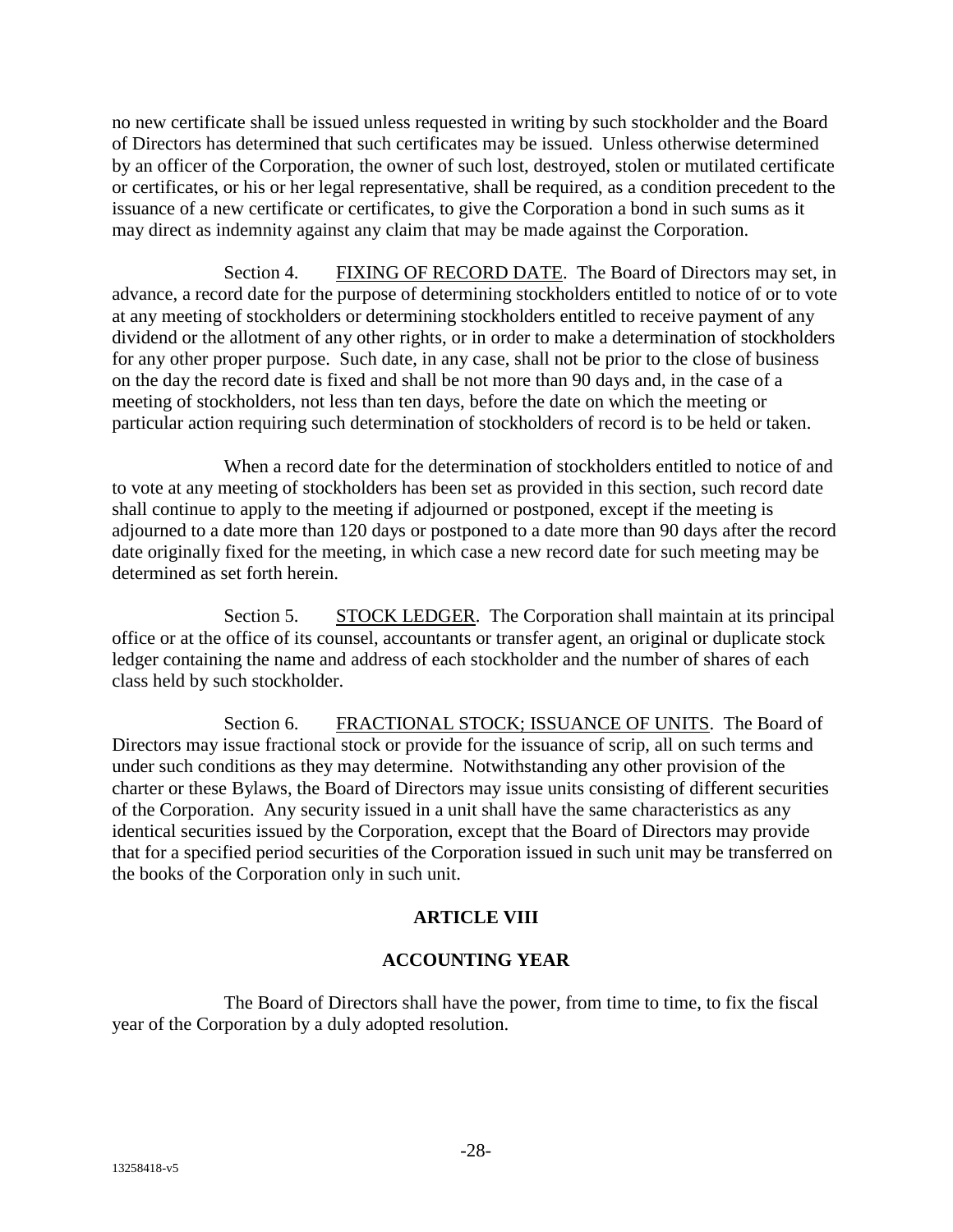## **ARTICLE IX**

#### **DISTRIBUTIONS**

Section 1. AUTHORIZATION. Dividends and other distributions upon the stock of the Corporation may be authorized by the Board of Directors, subject to the provisions of law and the charter of the Corporation. Dividends and other distributions may be paid in cash, property or stock of the Corporation, subject to the provisions of law and the charter.

Section 2. CONTINGENCIES. Before payment of any dividends or other distributions, there may be set aside out of any assets of the Corporation available for dividends or other distributions such sum or sums as the Board of Directors may from time to time, in its absolute discretion, think proper as a reserve fund for contingencies, for equalizing dividends, for repairing or maintaining any property of the Corporation or for such other purpose as the Board of Directors shall determine, and the Board of Directors may modify or abolish any such reserve.

# **ARTICLE X**

## **INVESTMENT POLICY**

Subject to the provisions of the charter of the Corporation, the Board of Directors may from time to time adopt, amend, revise or terminate any policy or policies with respect to investments by the Corporation as it shall deem appropriate in its sole discretion.

#### **ARTICLE XI**

#### **SEAL**

Section 1. SEAL. The Board of Directors may authorize the adoption of a seal by the Corporation. The seal shall contain the name of the Corporation and the year of its incorporation and the words "Incorporated Maryland." The Board of Directors may authorize one or more duplicate seals and provide for the custody thereof.

Section 2. AFFIXING SEAL. Whenever the Corporation is permitted or required to affix its seal to a document, it shall be sufficient to meet the requirements of any law, rule or regulation relating to a seal to place the word "(SEAL)" adjacent to the signature of the person authorized to execute the document on behalf of the Corporation.

#### **ARTICLE XII**

#### **INDEMNIFICATION AND ADVANCE OF EXPENSES**

To the maximum extent permitted by Maryland law in effect from time to time, the Corporation shall indemnify and, without requiring a preliminary determination of the ultimate entitlement to indemnification, shall pay or reimburse reasonable expenses in advance of final disposition of a proceeding to (a) any individual who is a present or former director or officer of